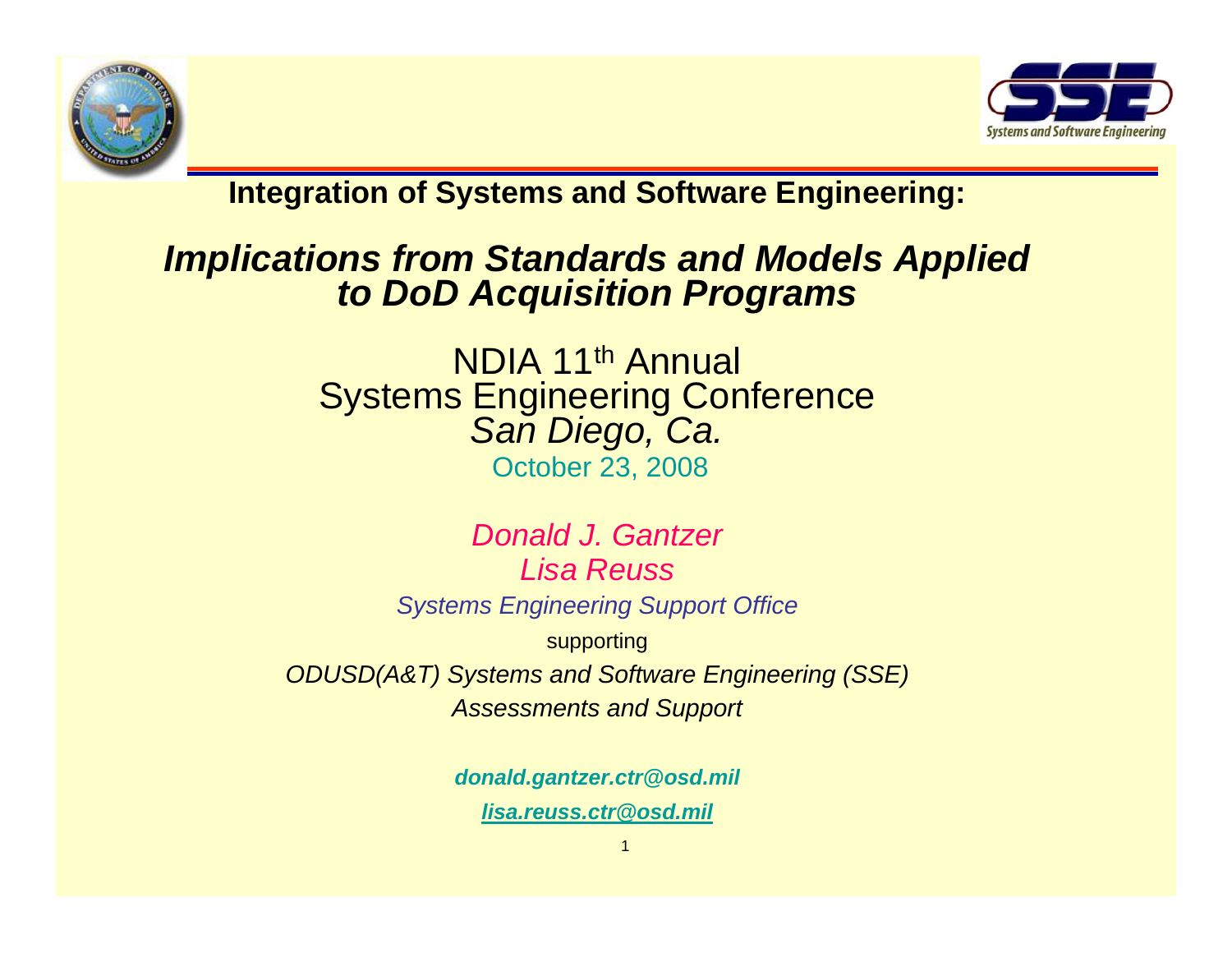

## **Agenda**



### $\triangleright$  Introduction

- ¾ Overview comparison of Systems Engineering (SE) process standards and models
- ¾ Some observations from review of SE Plans (SEPs)
- ¾ Some findings from Program Support Reviews (PSRs)
- ¾ NDIA Summary of SE and Software issues in DoD
- ¾ Summary implications of SE processes in DoD Acquisition Programs

*Disclaimer: The views and opinions presented here are the authors' and do not necessarily represent DoD views.*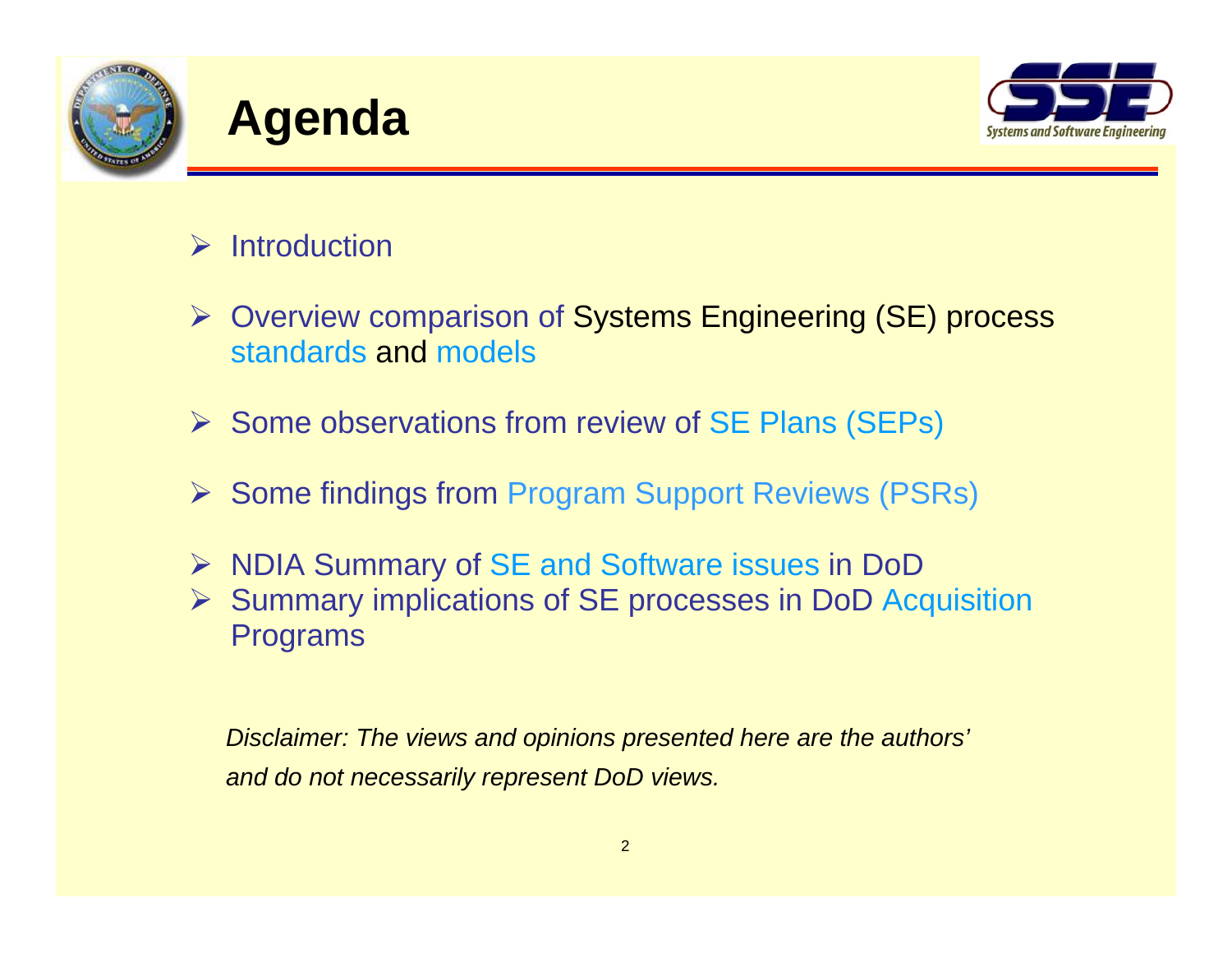

### **Introduction**



- ¾ DoD's **Defense Acquisition Guidebook** (DAG) has applied SE standards in developing its SE chapter 4, tailored to DoD acquisition policies and guidance
- ¾ **ISO/IEC 15288 System life cycle processes** was recently updated and is in concert with an update to **ISO 12207** – **Software life cycle processes** (*further "Harmonization" is ongoing)*
- ¾ A DAG update is imminent with changes due to new DoD acquisition policies [e.g., DoDI 5000.2) that…
	- Emphasizing enhanced (i.e., early] Systems Engineering (SE)
	- $\bullet$  Moving Milestone B acquisition decision point to post Preliminary Design Review [PDR]
	- •Changes to SE processes per ISO/IEC 15288 revision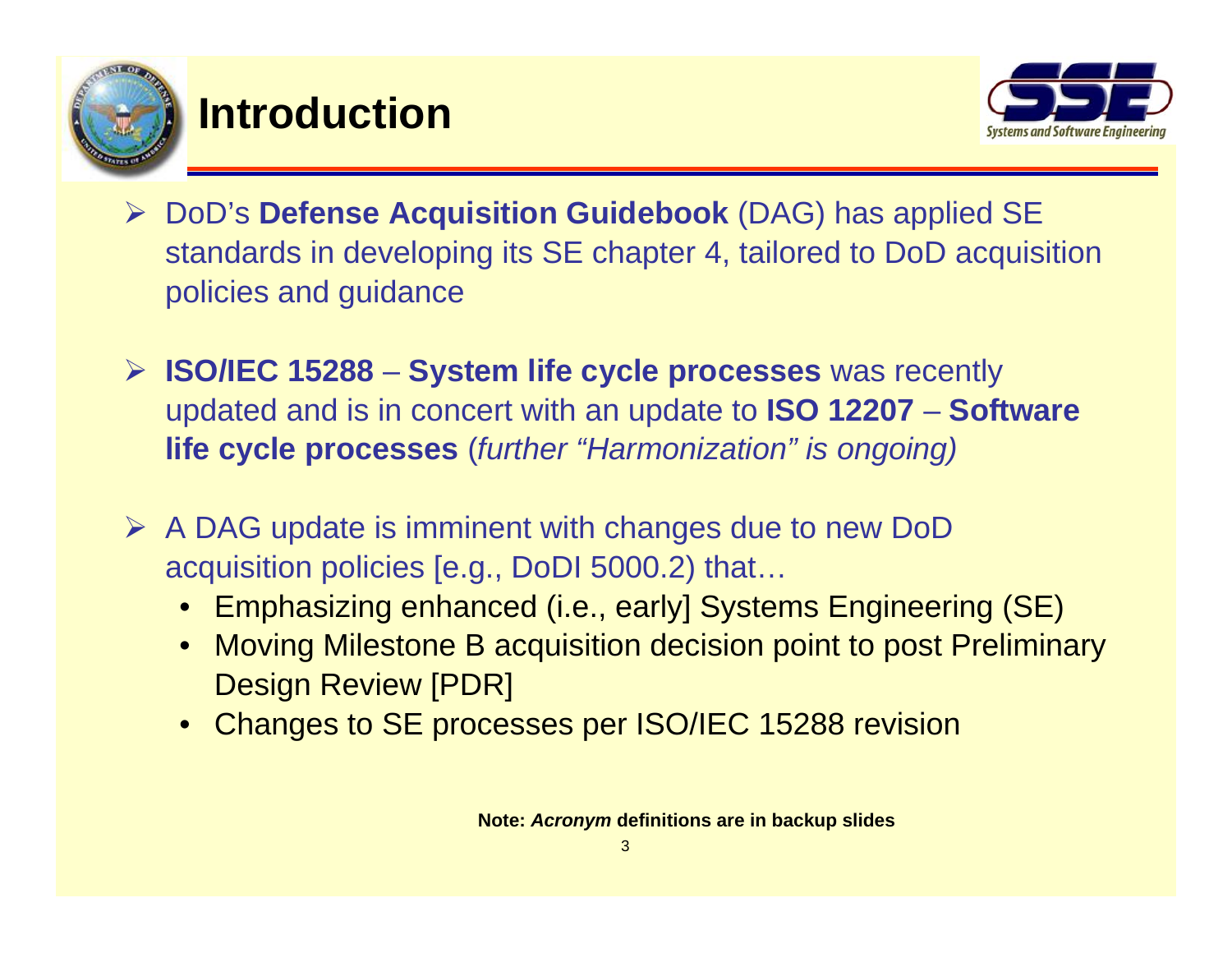

## **A Generic SE Process**



*Note: Was applied to Air Force IT/CSE SE Case Studies; http://www.afit.edu/cse/*



*Sources: DoD Mil Std 499A/B and the Defense Acquisition University [DAU] SE Fundamentals, 2001*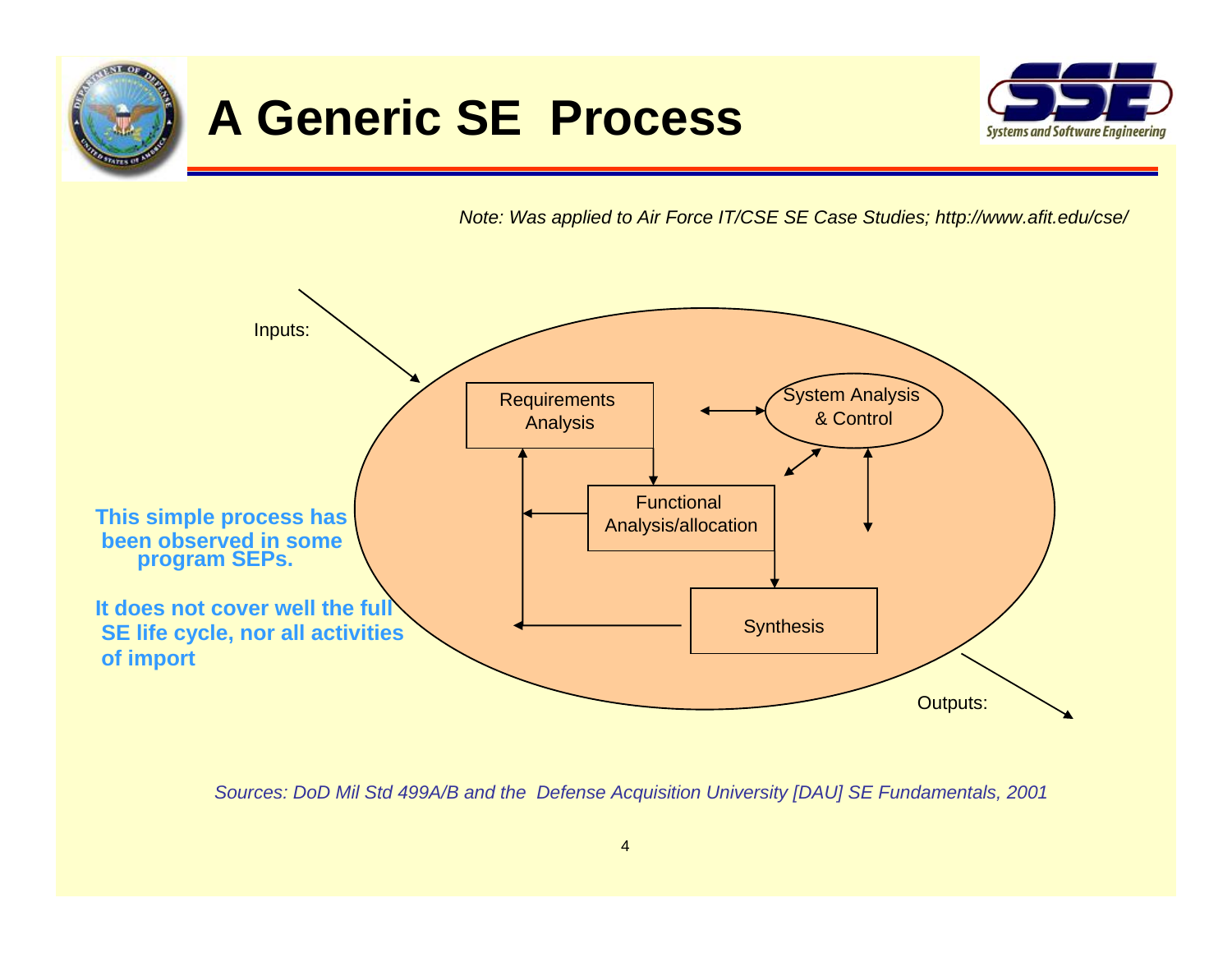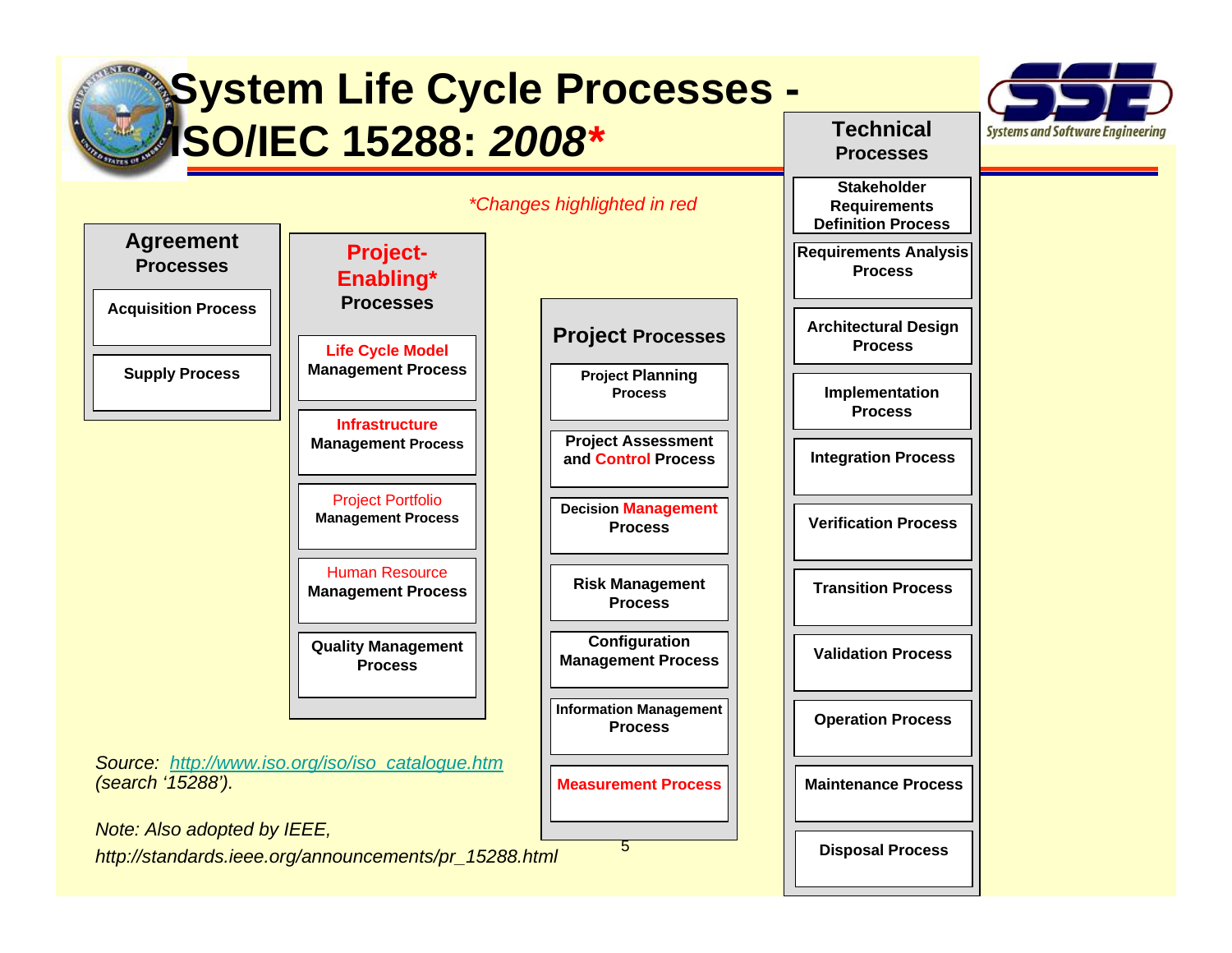

## **Simplified Application of the SE 'V' approach**





*[Note: new DAG revision release imminent; tailored approach adapting ISO 15288: 2008 ]*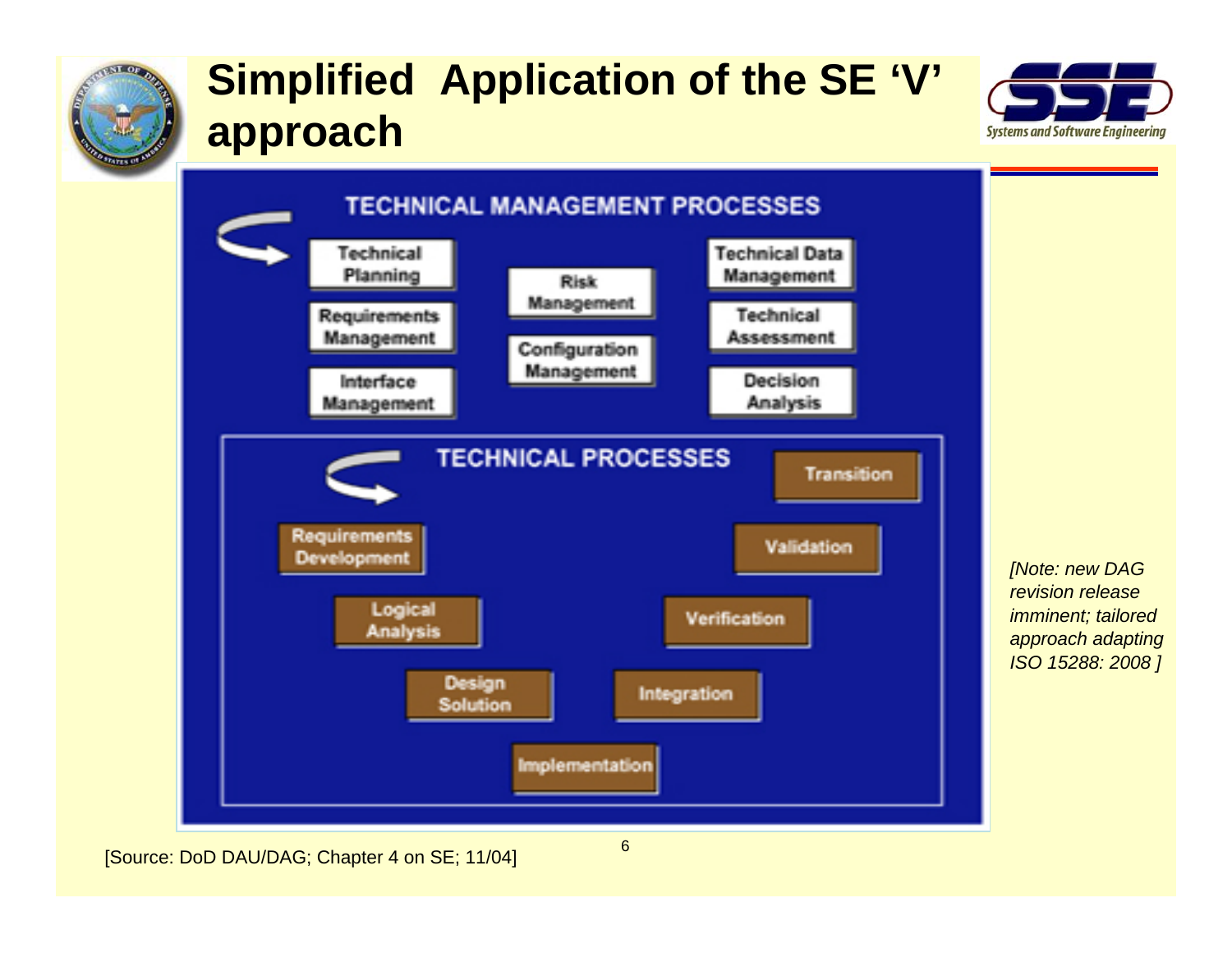

### **SE Standards Example Mapping**

**Management** *(\*see also other DAG chapters)*



| <b>ISO/IEC 15288</b>                        | <b>EIA - 632</b>                            | <b>IEEE 1220</b>                                                  | <b>CMMI®-ACQ</b> [level 3]                                                                                               | <b>DAG/SE (#4)</b>                                            |
|---------------------------------------------|---------------------------------------------|-------------------------------------------------------------------|--------------------------------------------------------------------------------------------------------------------------|---------------------------------------------------------------|
| <b>Project Planning</b>                     | Planning                                    | Planning and<br>integrating the<br>technical/SE effort            | Project Planning; Integrated<br>Project Management (Mgt.).<br><b>Acquisition Technical Mgt.</b>                          | <b>Technical Planning</b><br>(*see #11 Program<br>Management) |
| Project<br><b>Assessment and</b><br>Control | Assessment;<br>Control                      | Control;<br><b>Technical reviews</b>                              | <b>Project Monitoring and</b><br><b>Control</b>                                                                          | <b>Technical</b><br>Assessment;<br>Interface Mngt.*           |
| Measurement                                 | <b>Systems</b><br>Analysis                  | Control                                                           | <b>Measurement and Analysis</b>                                                                                          | Decision Analysis*                                            |
| <b>Decision</b><br><b>Management</b>        | <b>Systems</b><br><b>Analysis</b>           | <b>Systems analysis</b>                                           | <b>Decision Analysis and</b><br><b>Resolution</b>                                                                        | <b>Decision Analysis*</b>                                     |
| <b>Risk Management</b>                      | <b>Systems</b><br>Analysis                  | Systems analysis                                                  | <b>Risk Management</b>                                                                                                   | Risk Management*                                              |
| Configuration<br><b>Management</b><br>(CM)  | Control                                     | CM; integrated<br>repository; System<br>breakdown structure       | CM:<br><b>Requirements Management</b>                                                                                    | CM:<br><b>Requirements</b><br>Management                      |
| Information<br>Management                   |                                             | Integrated data<br>package                                        | Project Planning;<br><b>Measurement and Analysis</b>                                                                     | <b>Technical Data</b><br>Management                           |
| <b>Acquisition and</b><br><b>Supply</b>     | <b>Acquisition</b><br>and Supply            | <b>Development</b><br>strategies                                  | <b>Agreement Mgt.</b><br><b>Acquisition Technical Mgt.</b>                                                               | (*see other DAG<br>chapters)                                  |
| Project - Enabling<br>processes             | Environment<br>and<br>Enterprise<br>Support | <b>Product and process</b><br>improvement;<br><b>Quality Mgt.</b> | <b>Organizational Process set;</b><br><b>Process &amp; Product Quality</b><br>Assurance;<br><b>Organization Training</b> | (*see other DAG<br>chapters)                                  |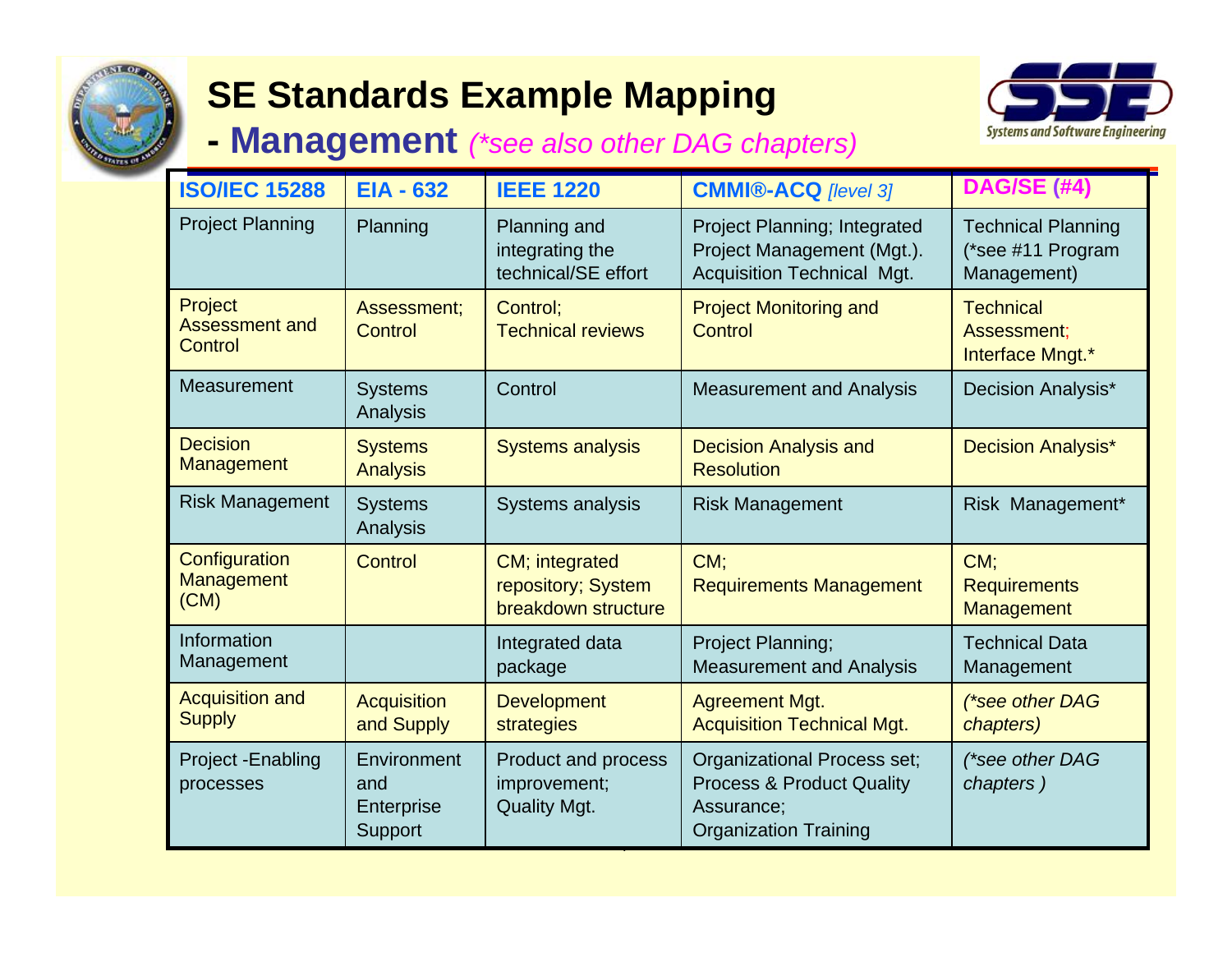

## **SE Standard Example Mapping –**

**Technical** *(\*see also other DAG chapters)*



| <b>ISO/IEC 15288</b>                                    | <b>EIA - 632</b>                                    | <b>IEEE 1220</b>                                                                                        | <b>CMMI®-ACQ/L3</b>                                                                                                   | <b>DAG/SE (#4)*</b>                                                       |
|---------------------------------------------------------|-----------------------------------------------------|---------------------------------------------------------------------------------------------------------|-----------------------------------------------------------------------------------------------------------------------|---------------------------------------------------------------------------|
| <b>Stakeholder</b><br>Requirements<br><b>Definition</b> | <b>Requirements</b><br><b>Definition</b>            | Requirements analysis                                                                                   | <b>Acquisition Requirements</b><br>Development;<br><b>Solicitation &amp; Supplier</b><br><b>Agreement Development</b> | <b>Stakeholder</b><br><b>Requirements</b><br>Definition*                  |
| <b>Requirements</b><br><b>Analysis</b>                  | <b>Systems</b><br><b>Analysis</b>                   | <b>Requirements &amp;</b><br><b>Functional analysis;</b><br><b>Systems Analysis;</b><br><b>Modeling</b> | <b>Acquisition Requirements</b><br><b>Development</b>                                                                 | <b>Requirements</b><br>Analysis*                                          |
| Architectural<br>Design                                 | Solution<br><b>Definition</b>                       | Functional analysis;<br>Synthesis; Modeling,<br>Specifications/drawings                                 | <b>Technical Solution</b>                                                                                             | <b>Architecture Design</b>                                                |
| Implementation                                          | Implementation                                      | Prototyping; fabrication,<br>assembly, production                                                       | <b>Integrated Project</b><br>Management                                                                               | Implementation                                                            |
| Integration                                             |                                                     | Integrated data package;<br>Integration                                                                 | Integrated<br>Project Mngt.                                                                                           | Integration                                                               |
| Verification                                            | <b>System</b><br>Verification                       | <b>Functional &amp; Design</b><br>verification; Technical<br>reviews; Test                              | <b>Acquisition Verification</b>                                                                                       | Verification<br>$(*see #9 - Integrated)$<br><b>Test &amp; Evaluation)</b> |
| Validation                                              | Requirements &<br><b>End Products</b><br>Validation | Requirements validation;<br>Test                                                                        | <b>Acquisition Validation</b>                                                                                         | Validation<br>$(*see #9 - Integrate d)$<br><b>Test &amp; Evaluation)</b>  |
| <b>Transition</b>                                       | <b>Transition to Use</b>                            |                                                                                                         |                                                                                                                       | <b>Transition</b>                                                         |
| Operation;<br>Maintenance;<br><b>Disposal</b>           |                                                     | Support stage                                                                                           |                                                                                                                       | *see other DAG (e.g.,<br>#5 Life Cycle Logistics)                         |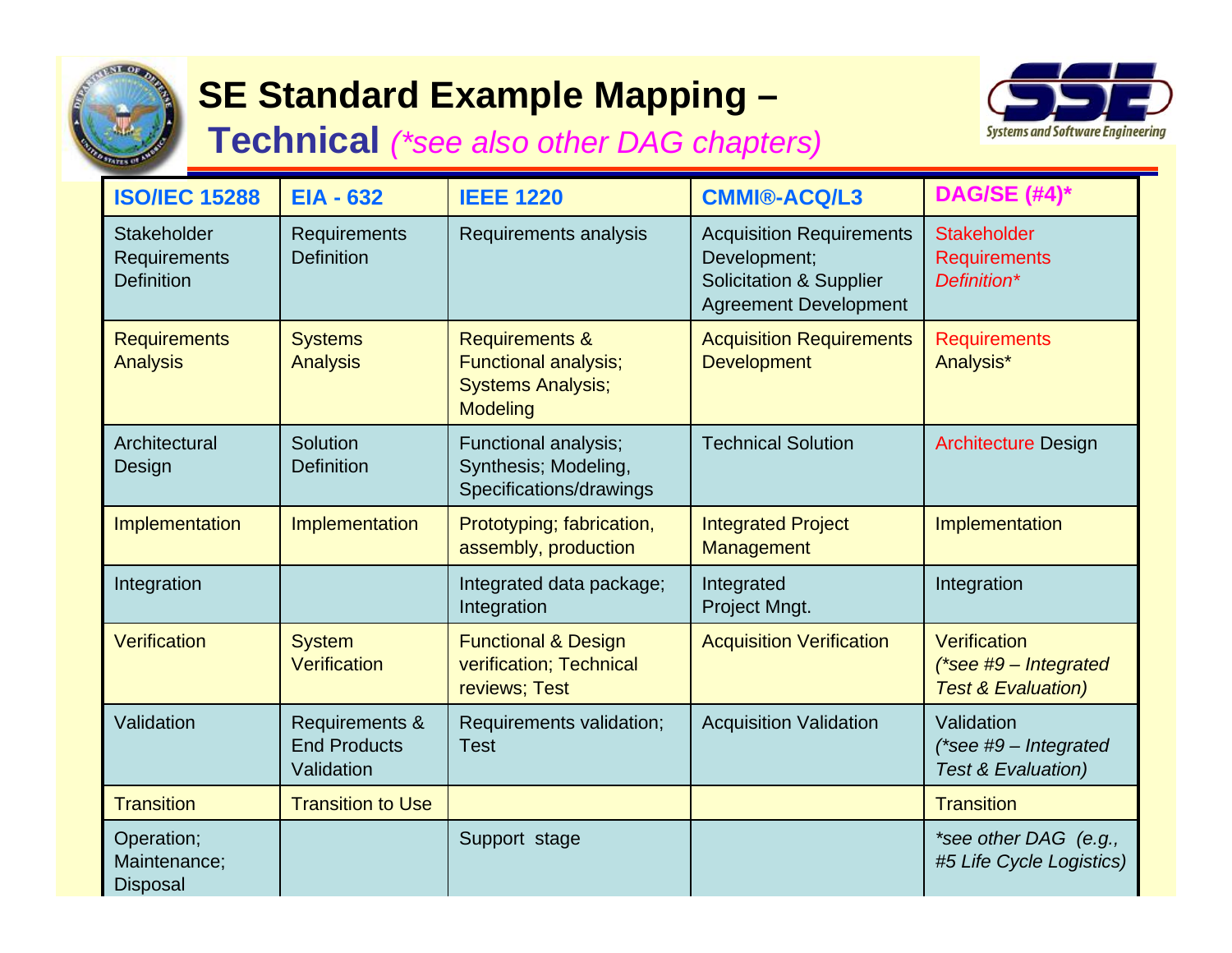



- ¾ ISO/IEC 15288 is becoming the *leading* SE 'Standard'
	- ISO/IEC 12207 [and others e.g., 15939 re Measurement process] working for 'harmony'
	- IEEE 'adopts' it with tailoring guidance; expect revision of IEEE 1220 [also for EIA-632]
	- INCOSE adopts/tailors it with much more detail
	- DoD's DAU DAG applies it with acquisition-oriented tailoring
	- •It is a *standard* and so is a very high level '**What'** is best practice
- $\triangleright$  "reality is in the details"
	- – the DAG, CMMI, and INCOSE all provide more details on what & how
- ¾ *Next – overview of DUSD(A&T) SSE (and NDIA) observations and finding regarding SEP reviews, PSRs analysis, workshop findings*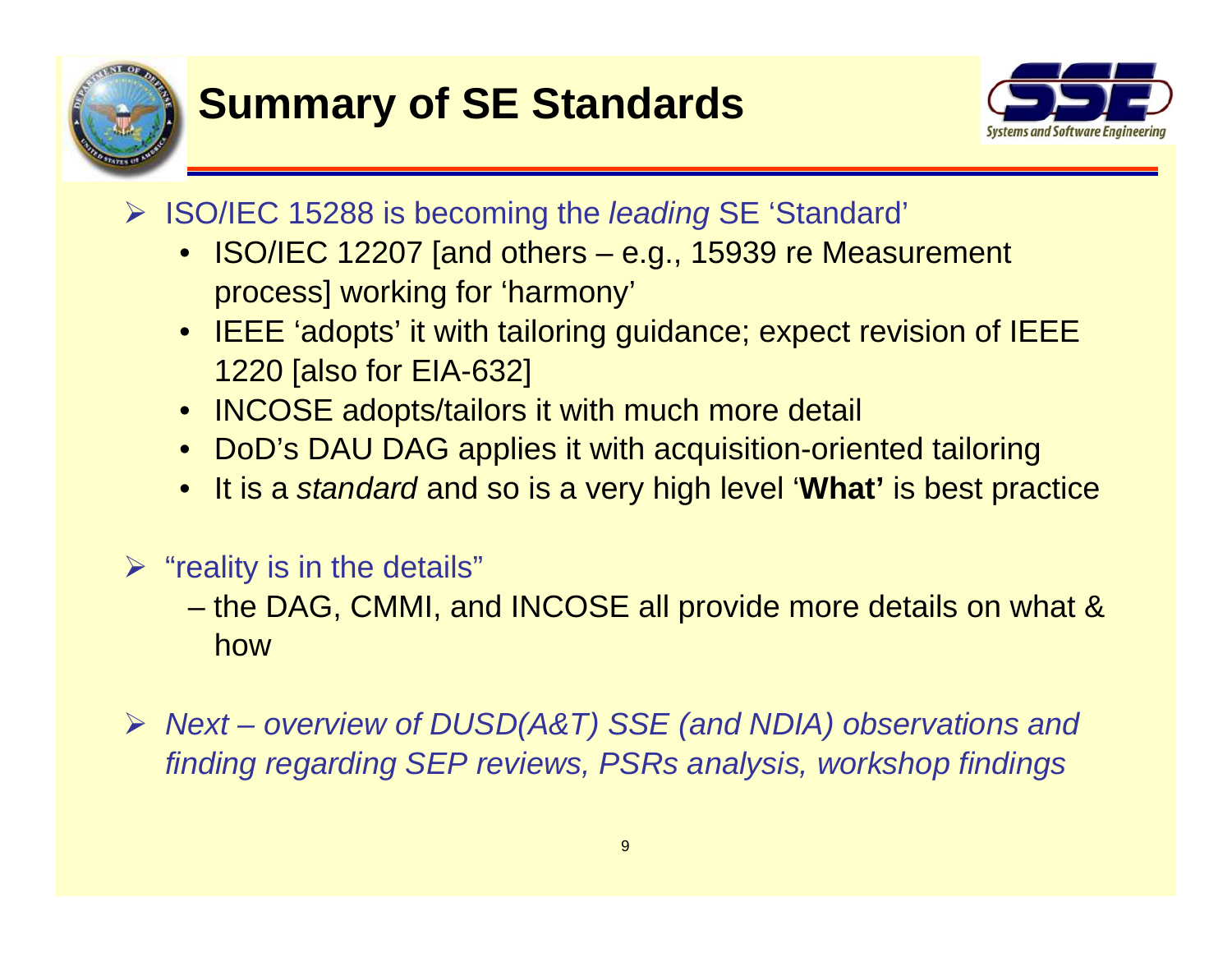

### **USD(AT&L) Systems Engineering Plan (SEP) Policy\***



- "Provide a context within which I can make decisions about individual programs."
- "Achieve credibility and effectiveness in the acquisition and logistics support processes."
- "Help drive good *systems engineering* practices back into the way we do business."

 $1<sub>0</sub>$ *Programs shall develop a Systems Engineering Plan (SEP) for Milestone Decision Authority (MDA) approval in conjunction with each Milestone review, and integrated with the Acquisition Strategy. This plan shall describe the program's overall technical approach, including processes, resources, metrics, and applicable performance incentives. It shall also detail the timing, conduct, and success criteria of technical reviews.*



*Note: colors are authors*

\*Full policy can be found at http://www.acq.osd.mil/sse/policy.html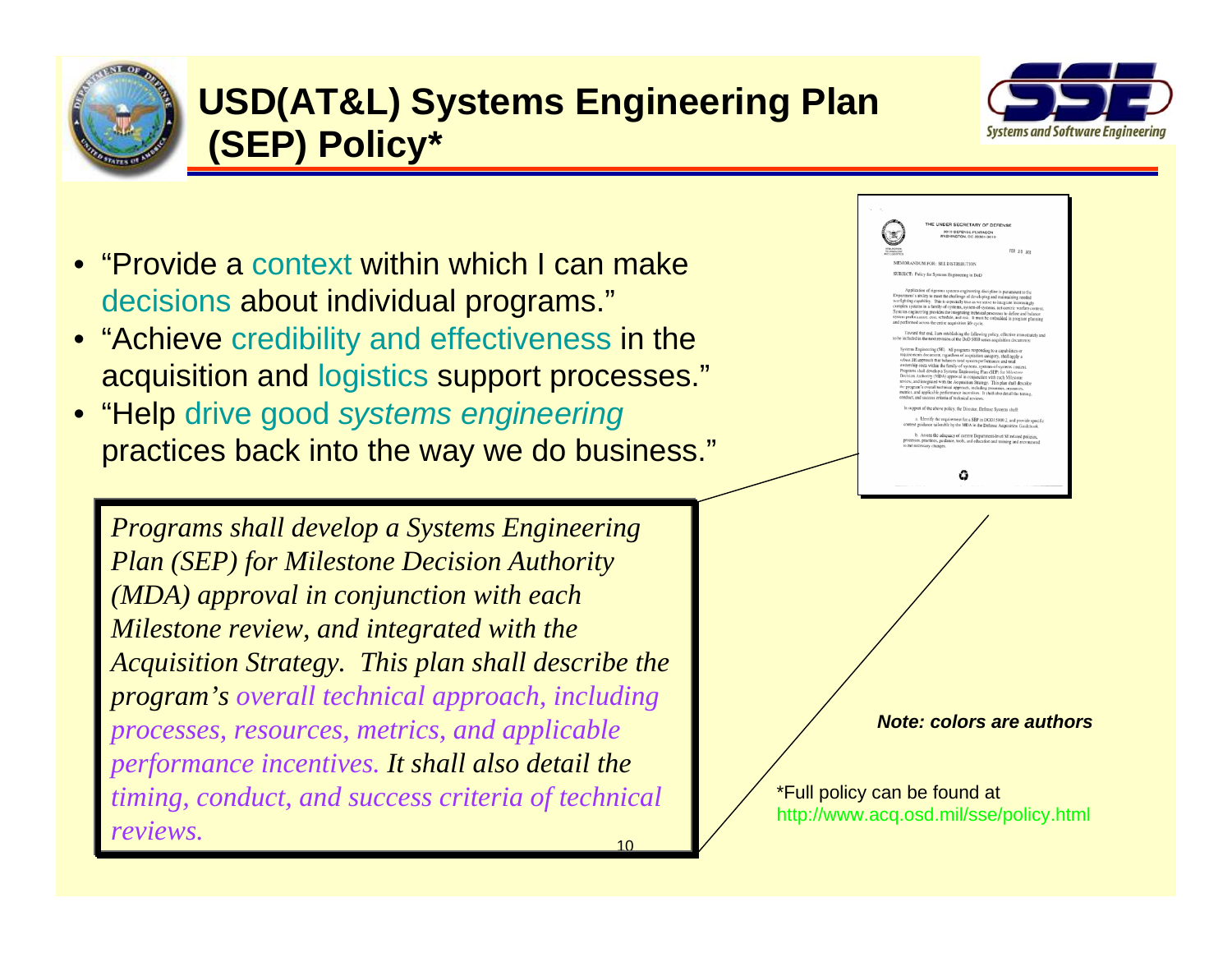

### **SEP Purpose**



## $\triangleright$  The SEP...

- Is the artifact of a program's technical planning activities usually led by a SE Working Integrated Product Team [SE WIPT]
	- Captures government processes and planning
	- Establishes roles, responsibilities, and authorities of both government personnel and contractors within government processes
- Covers the life cycle from concept, acquisition, etc., through sustainment of the system/program
- Is the Program Manager's technical management tool

11**experienced staff, leads to a good SEPApplication of a quality technical planning process, by trained and**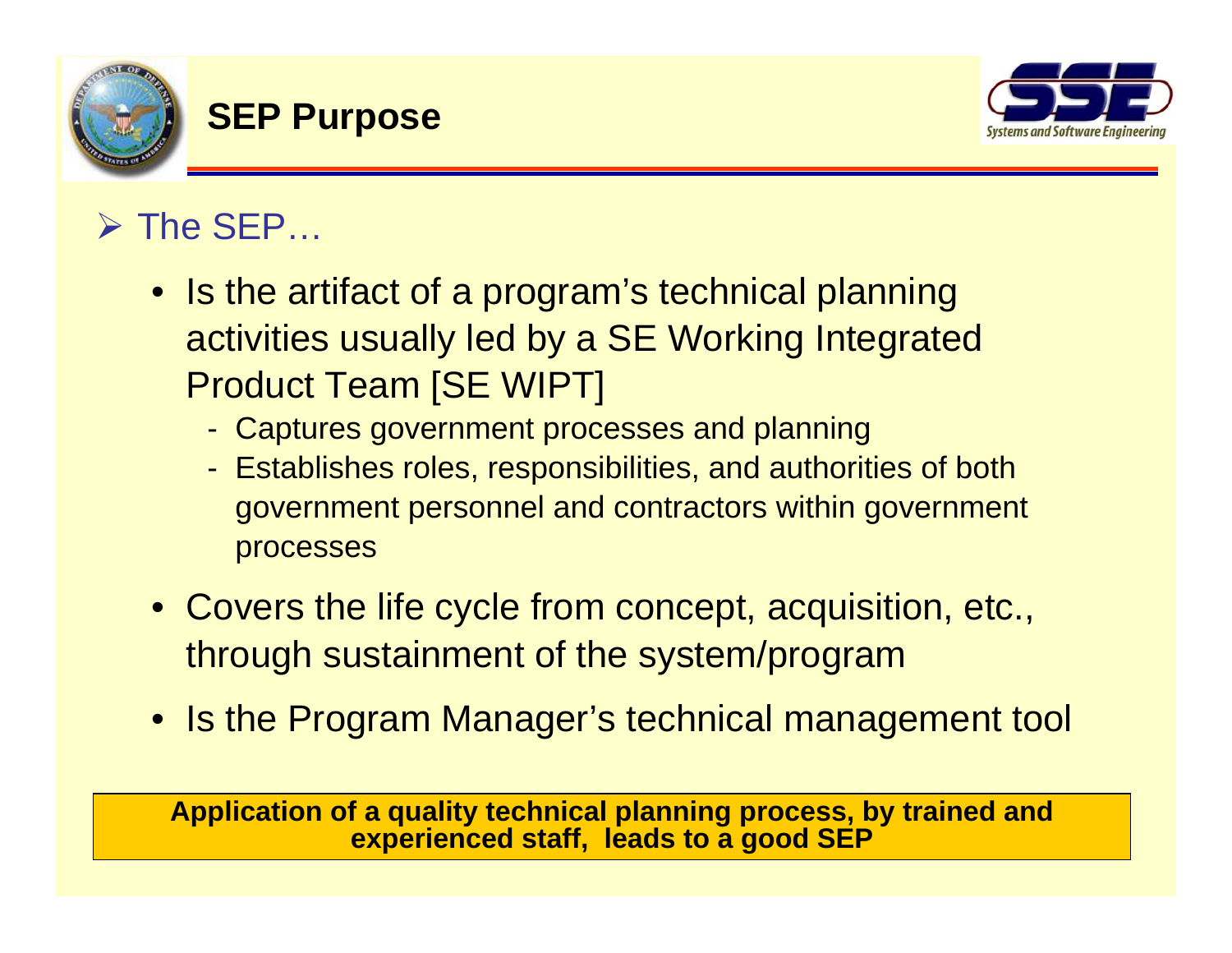

### **Technical Planning Focus Areas in SEPs**

*[there are variations per Milestone / Phase]*



#### ¾**Program Requirements**

- •Capabilities, CONOPS, and key performance parameters/attributes
- •Statutory, Regulatory, Certification requirements
- Technology development, design considerations
- $\bullet$ **Data to monitor & compare to assumptions**

#### ¾**Technical Staffing and Organizational Planning**

- •Lead/Chief SE & functional Leads
- •**IPT Organization/Structure, staffing & skills, coordination**
- •Integration with contractors & external organizations

#### $\blacktriangleright$ **Technical Baseline Management**

- $\bullet$ **Technology maturity & risk**
- •Technical Baseline management responsibility & control
- •Requirements traceability, verification & validation
- •Specifications & Work breakdown Schedule (WBS)

#### $\blacktriangleright$ **Technical Review Planning [Event driven]**

- •Technical review management (who chair, determines readiness & closure)
- $\bullet$ **Entry and exit criteria**
- $\bullet$ **Stakeholder participation**
- •Peer participation [e.g., *independent* Subject Matter Experts [SMEs]]

#### $\blacktriangleright$ **Integration with Overall Program Management**

- • Linkage to other program plans (e.g., Acquisition Strategy, Integrated Master Plan & Schedule, Test & Evaluation Management Plan (TEMP), production, sustainment/logistics plans or strategies, etc.)
- Risk Management Plan
- •Contracting Considerations (e.g., SE incentives) *Source: ODUSD(A&T)SSE Systems Engineering*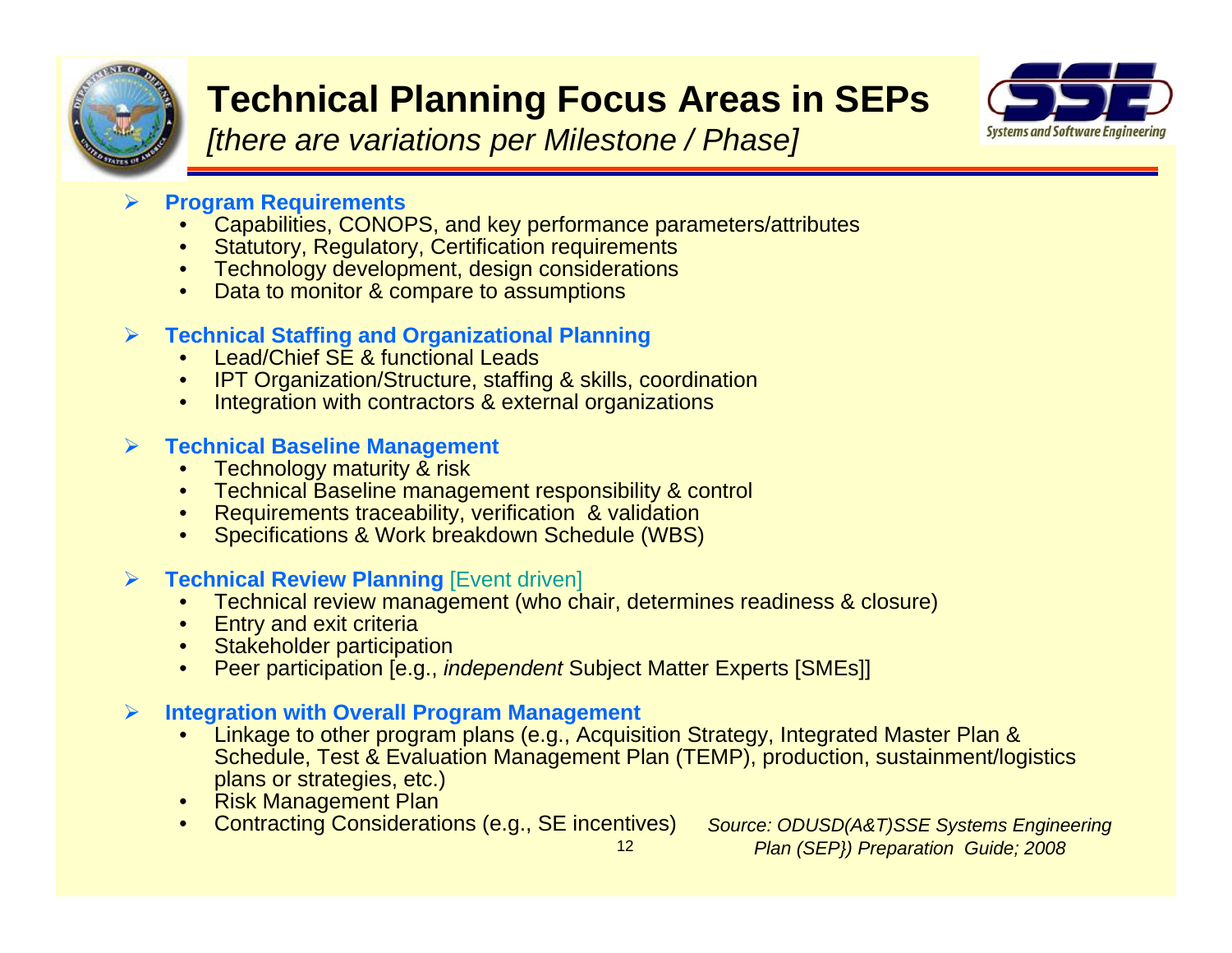



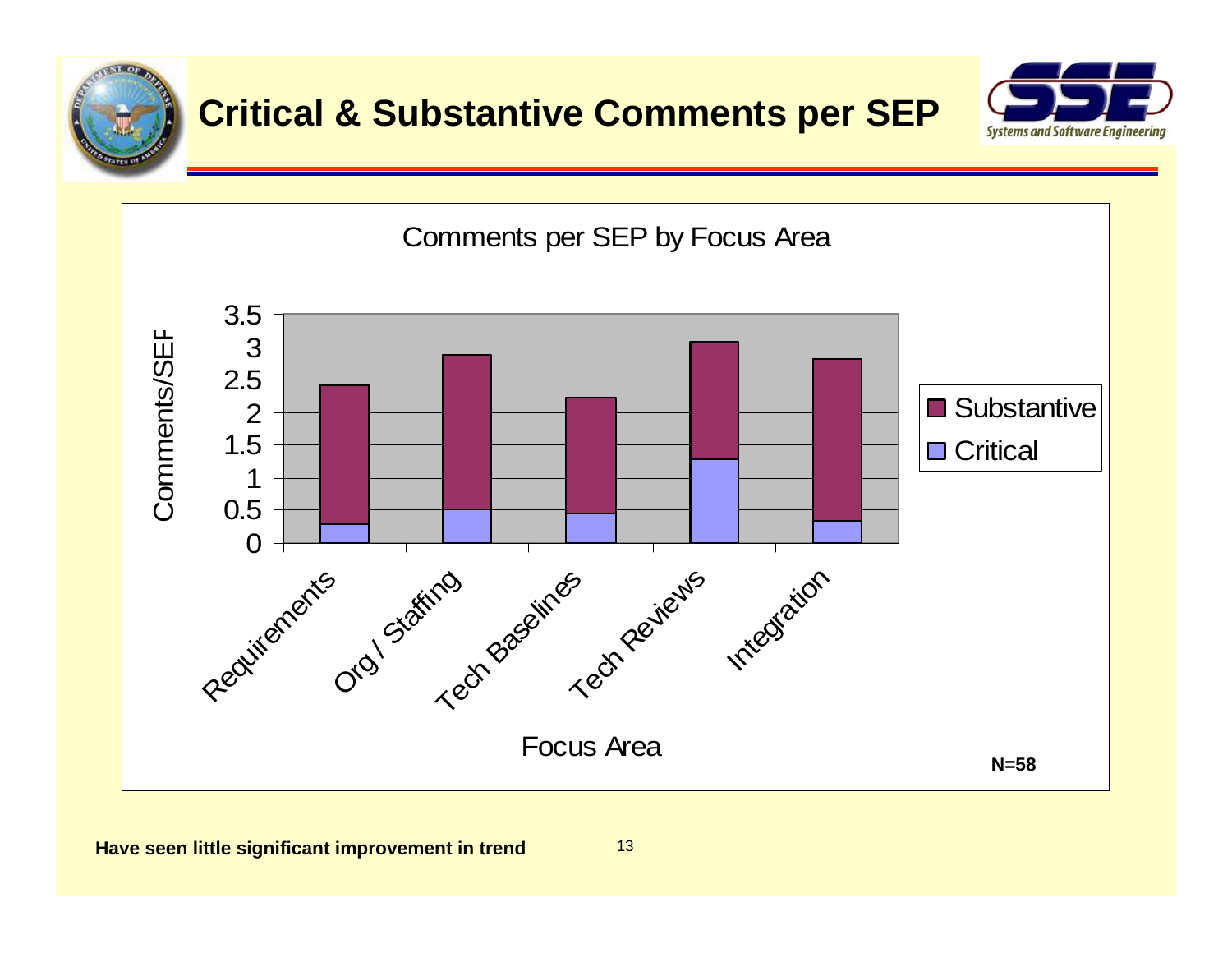





*\*other CMM = CMMI-AM, SW-CMM*

#### **Note: N =40; sum >100% due to several listed in many SEPs**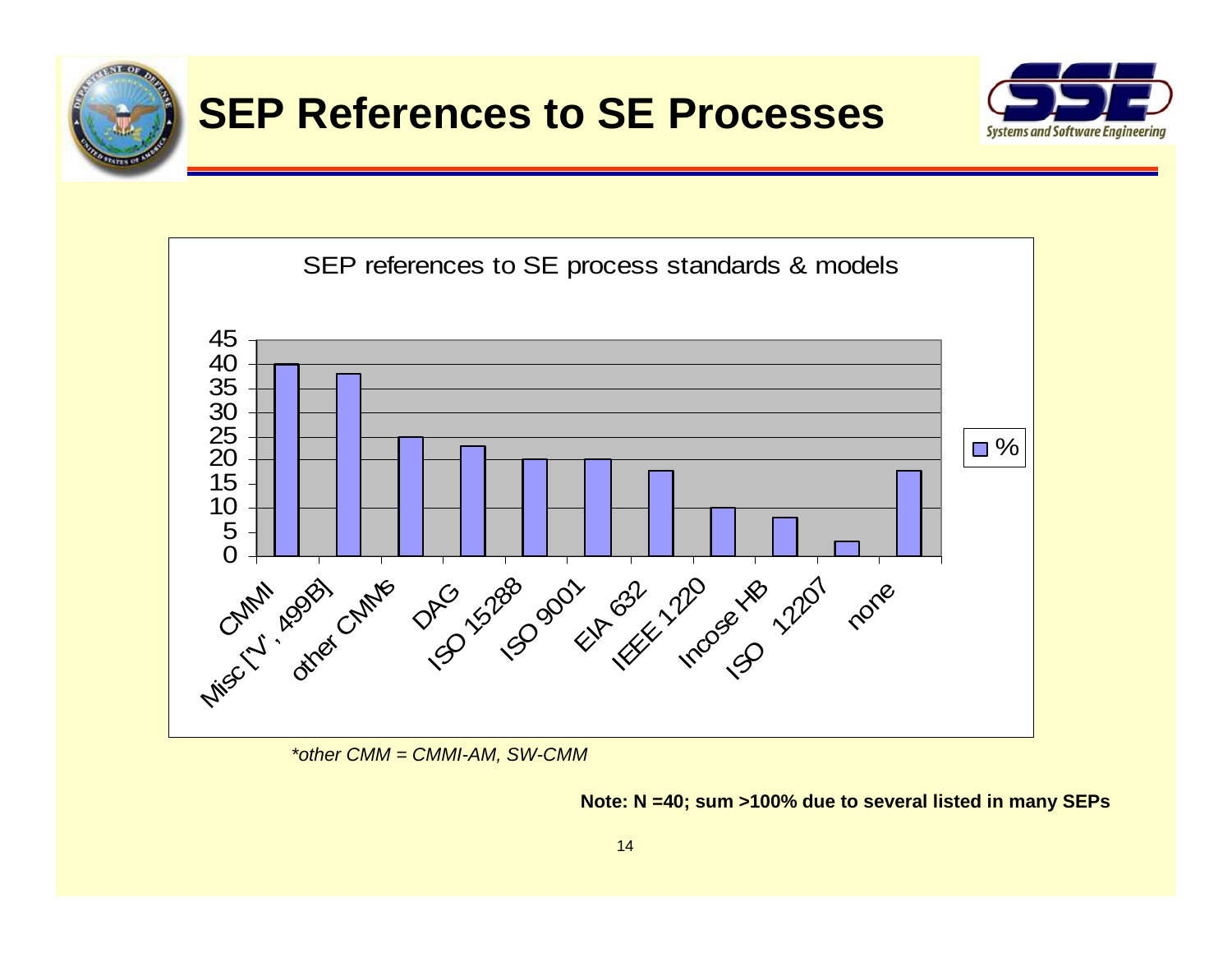



- ¾ CMMs clearly dominate; but simplified '"V" or 499B are still applied - some use the CMMI-Acquisition Module (CMMI-AM);
	- CMMI for Acquisition (CMMI-ACQ) is too new to see any application
- ¾ Some programs list many – but not clear which, if any, actually are applied
- ¾~ 20% not referencing any particular SE standard/model
- ¾ Practically no information on what/how standards/models were tailored
- ¾ Some programs are referencing (adopting?) the Prime/Integration contractor's SE set of processes
- ¾ SEPs usually only show or discuss in detail: *Requirements Management, Configuration Management, Risk Management, & Technical Review* approaches (T&E is addressed in the TEMP)

#### *Need to see more details on tailored integrated SE approach*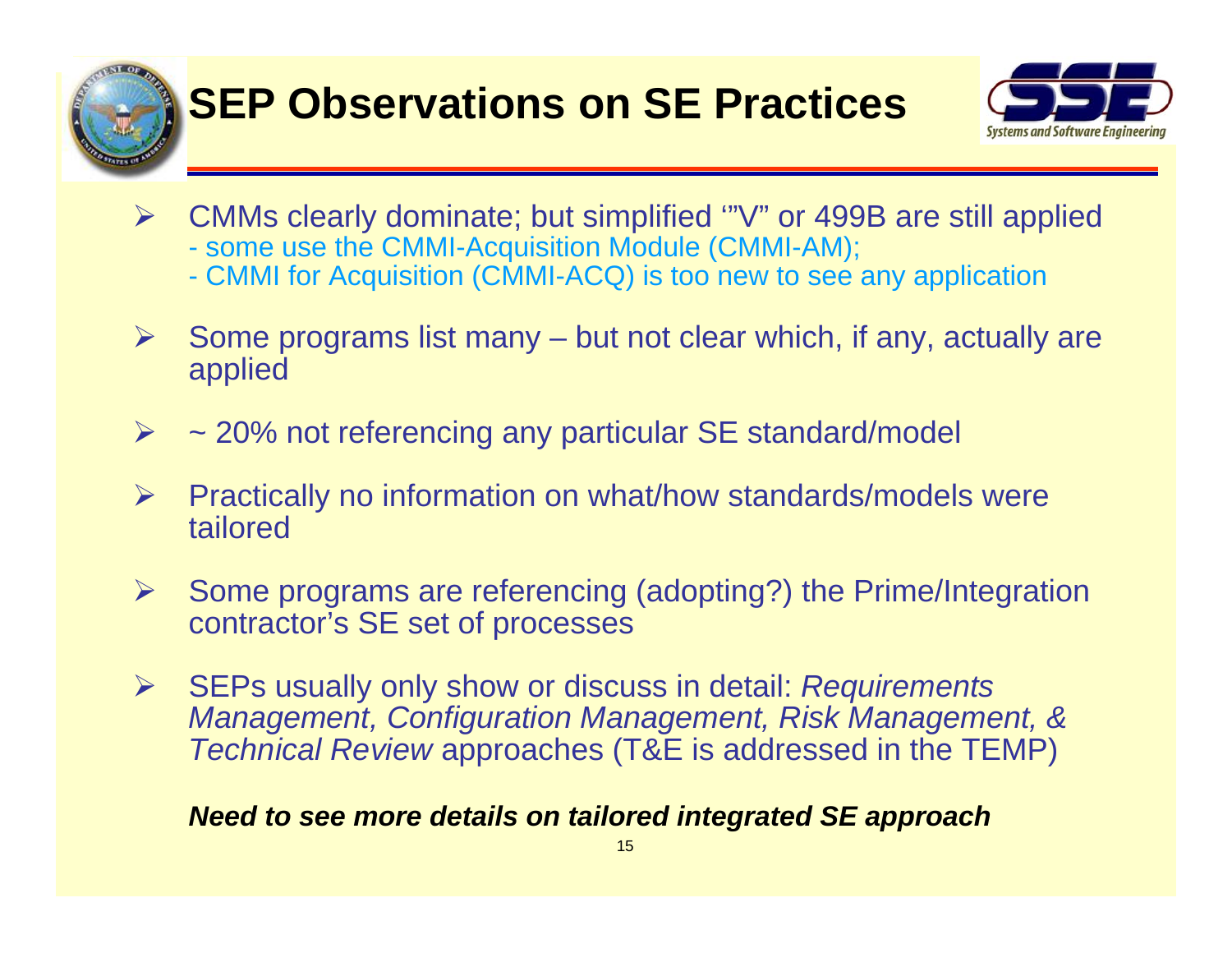

### **SEP Review Summary Observations**



- *(~ 100 SEPs reviewed across life cycle* phases)
- Lack complete **requirements (**[e.g., regulatory, statutory, certifications) sources
- ¾ Unclear understanding of **interfaces/coordination** with other programs/systems [i.e., System of Systems, Family of Systems (SoS/FoS))
- ¾ Inadequate linking of Key Performance Parameters (**KPPs**), Attributes, Technical Performance Measurements (TPMs)
- ¾ Vague on design considerations and criteria/approach to **trades**
- ¾ Unclear, incomplete and inconsistent **organizational** roles /responsibilities/authorities of program functionals and IPTs; charters, chairs, members, products – link to WBS, EVMS, TPMs.
- ¾ Lack of clarity on approach, products, responsibilities for **CM [i.e., Technical Baseline Management** – when does Government take control? CCB structure?
- ¾ Lack of complete and specific information on **Technical Reviews** approach, chair, tailored entry/exit criteria, stakeholders/independent SMEs.
- ¾ Inadequate **Integrating SE** with other program plans/processes (e.g., Acquisition Strategy, IMS, EVM, Risk Management, production, sustainment/logistics)
- ¾Lack of specifics as to **incentives/award fees** for good SE.
- ¾Generic, not tailored, and vague **SE process** descriptions.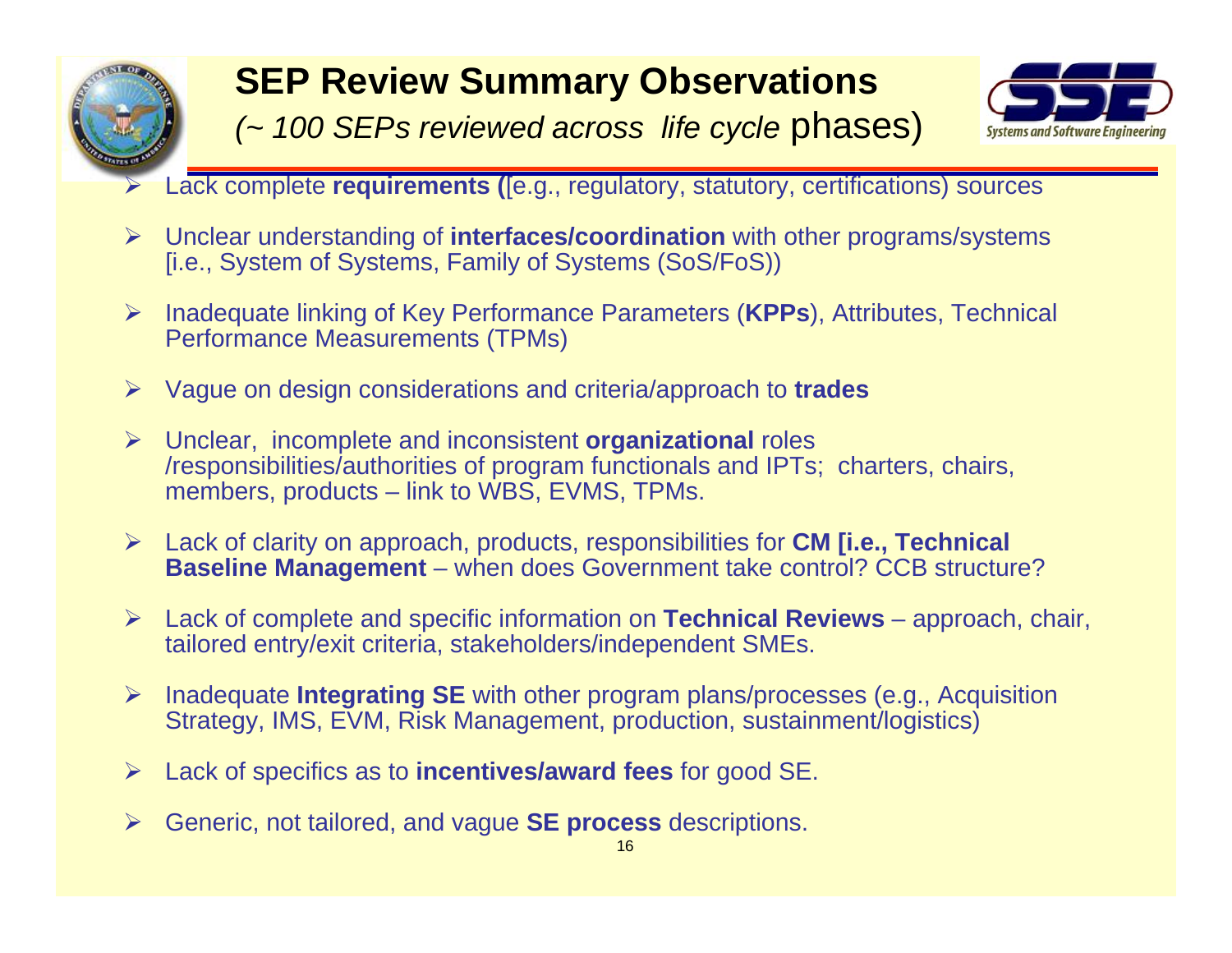

### **SEP** *Bloopers* ☺



- ¾ **"Task analyses conducted by** *human and engineers* **provide qualitative data to support …."**
- ¾ **"Fifteen (15) trade studies are planned during the SDD phase. These trade studies are undefined at this time."**
- ¾ **"Integrity is not an issue on the {Program}, because the program was put on contract during acquisition reform."**
- ¾ **"The … Program Manager and Systems Engineer monitor integration activities to ensure that the KPPs and the KSAs are** *not* **achieved."**
- ¾ **"The …communications are intended to support both the internal communications capabilities and external interfaces between the {Program} and** *the rest of the world***."**
- ¾ **"The {Program} technical reviews conducted during the PD and O&S phases are chaired by a** *competent* **person."**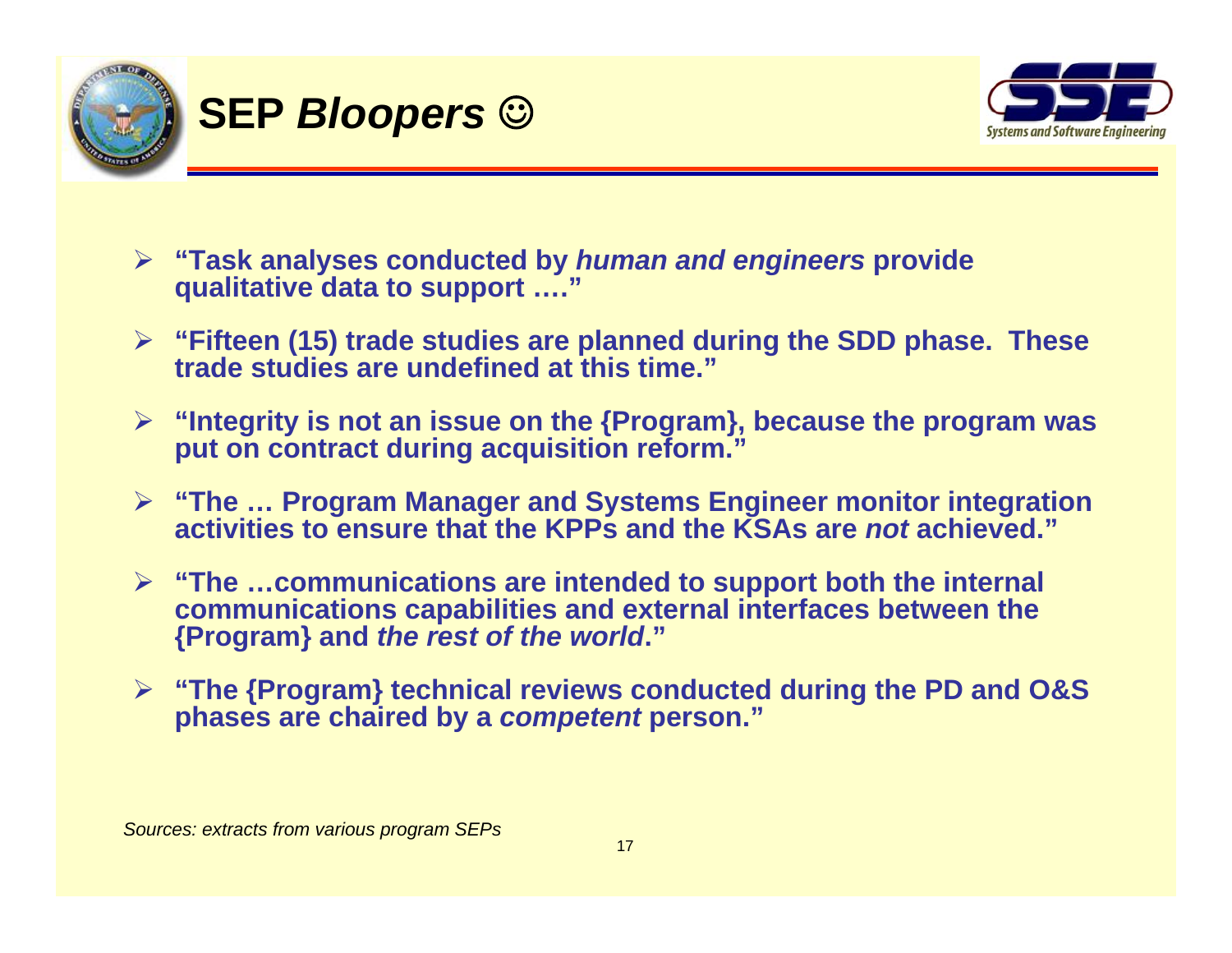

## **System Acquisition Issues Identified and Captured**



Next a summary of recent issues identified as they relate to SE activities:

- SE and SWE issues from NDIA-SE Workshops
- Program Support Reviews systemic analysis findings from ODUSD(A&T)SSE/Assessments and Support

*We* **will list and compare similarities across these findings and SEP observations as they relate to the SE processes**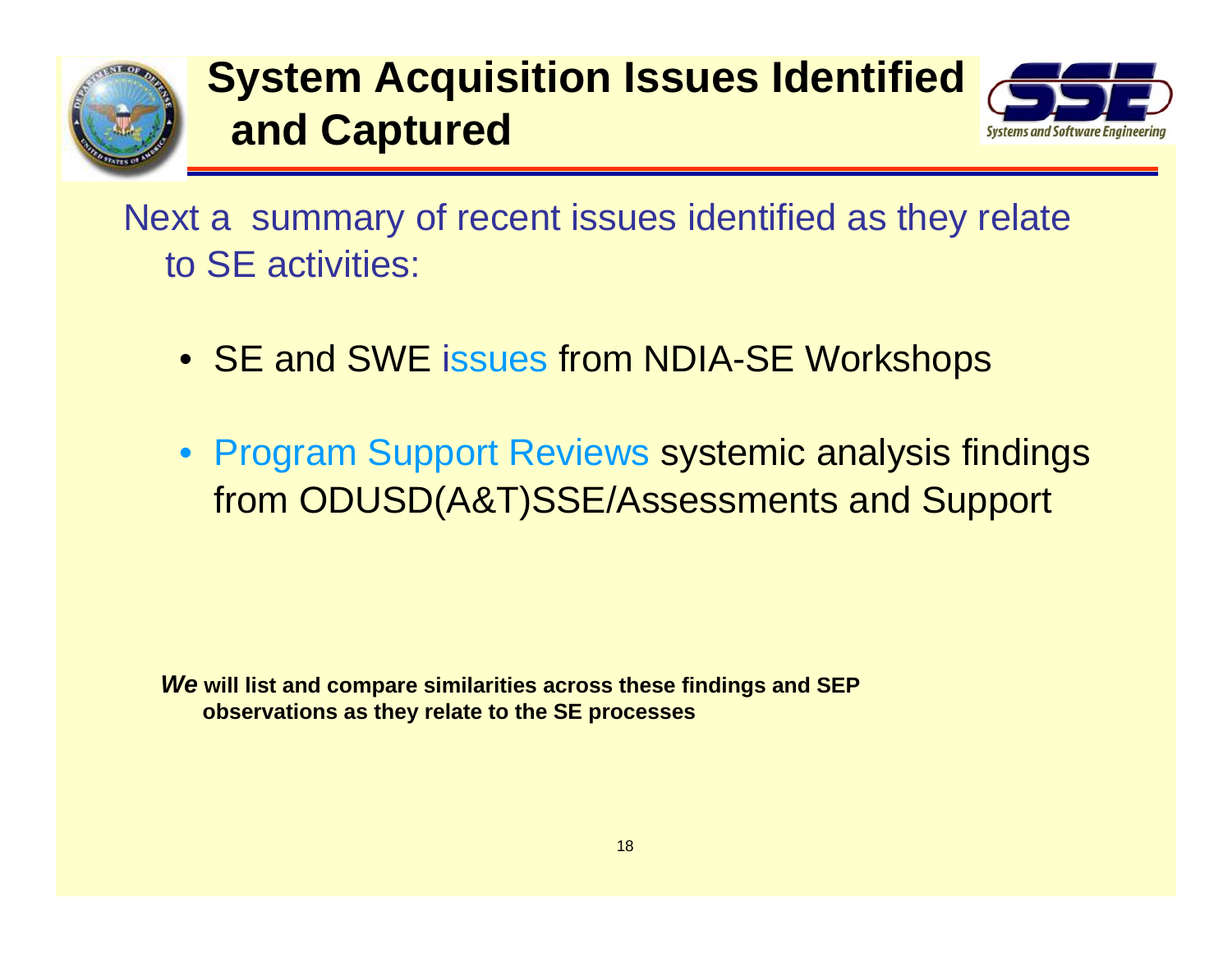

### **NDIA-SE Top 5 Systems Engineering Issues Systems and Software Enaineering**

- •Key SE effective **practices inconsistently** applied across all phases of the LC
- • **Insufficient SE** applied **early** in program life cycle, compromising foundation for initial requirements and architecture development
- • **Requirements not always well-managed**, e.g., ineffective translation of needed capabilities into executable requirements to achieve program success
- • Quantity and quality of **SE expertise insufficient** to meet demands of government and defense industry
- $\bullet$  **Collaborative environments**, e.g., SE tools, **inadequate** to effectively execute SE at joint capability, system of systems (SoS)\*, and system levels.

\**Significant note: issues relative to evolving acquisition strategies and environments were also a common theme. Although task group ultimately decided to capture these aspects as comments distributed across above 5 major issues, SoS issues are significant and in aggregate could be considered a "6th issue" added to this list.*

*<sup>\*</sup> From NDIA-SE task group; 2006 Full report can be found at http://www.ndia.org*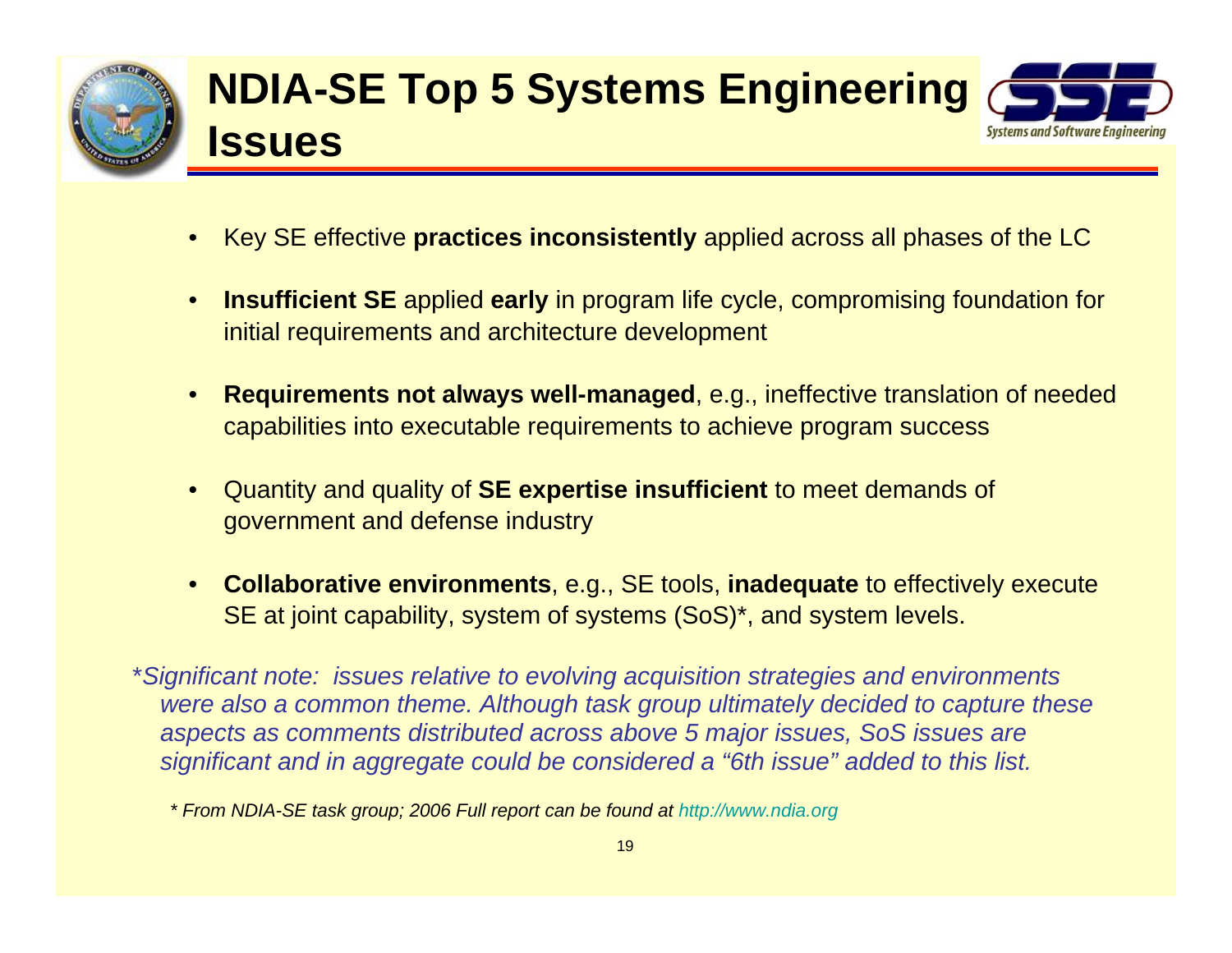



- 1. The impact of **requirements** upon software is **not consistently quantified and managed** in development or sustainment.
- 2. Fundamental system engineering **decisions** are made **without full participation of software engineering.**
- 3. Software **life-cycle planning** and management by acquirers and suppliers is **ineffective**.
- 4. The quantity and quality of **software engineering expertise** is **insufficient** to meet the demands of government and the defense industry.
- 5. Traditional **software verification techniques** are **costly** and **ineffective** for dealing with the scale and complexity of modern systems.
- 6. There is a **failure to assure correct, predictable, safe, secure execution of complex software** in distributed environments.
- 7. Inadequate **attention** is given to total life cycle issues for **COTS/NDI** impacts on lifecycle cost and risk.

*Source: NDIA Top Software Issues Workshop; August 2006; DOUSD(A&T)SSE/SSA*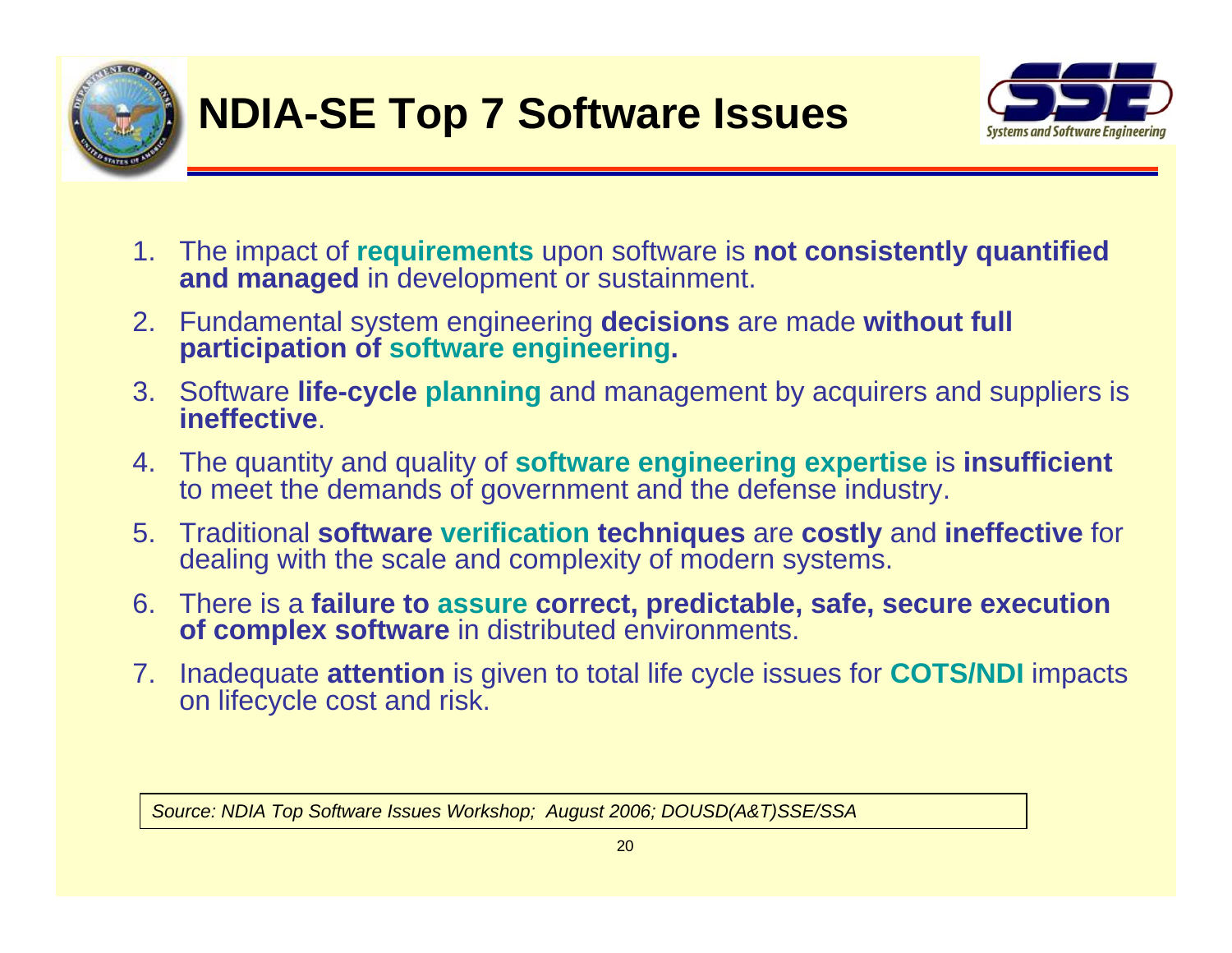

### **Top 10 Emerging Systemic Issues** *[from ODUSD(A&T) Program Support Reviews; SSE*

*Directorate, 8/07]* (\* *specific to SE activities)*



- 
- 2. **Requirements** Creep/stability
- 
- 
- 
- 
- 7. Schedule
- 
- 9. **Software**

10.**Maintainability/ Logistics**

- 1. Management IPT roles, responsibilities, authority, **poor communication**
	- **Inexperienced staff**, lack of technical expertise
	-
	- **Tangible, measurable, testable**
- 3. **Systems Engineering** Lack of a **rigorous approach**, technical expertise
	- **Process compliance**
- 4. Staffing **Inadequate** Government program office staff
- 5. **Reliability** Ambitious growth curves, **unrealistic requirements**
	- **Inadequate "test time**" for statistical calculations
- 6. Acquisition Strategy Competing budget priorities, **schedule-driven**
	- Contracting issues, poor technical assumptions
	- **Realism, compression**
- 8. **Test Planning** Breadth, depth, resources
	- Architecture, design/development discipline
	- **Staffing/skill** levels, organizational competency (process)
	- Sustainment costs not fully considered (short-sighted)
	- Supportability considerations traded

### *Major contributors to poor program performance*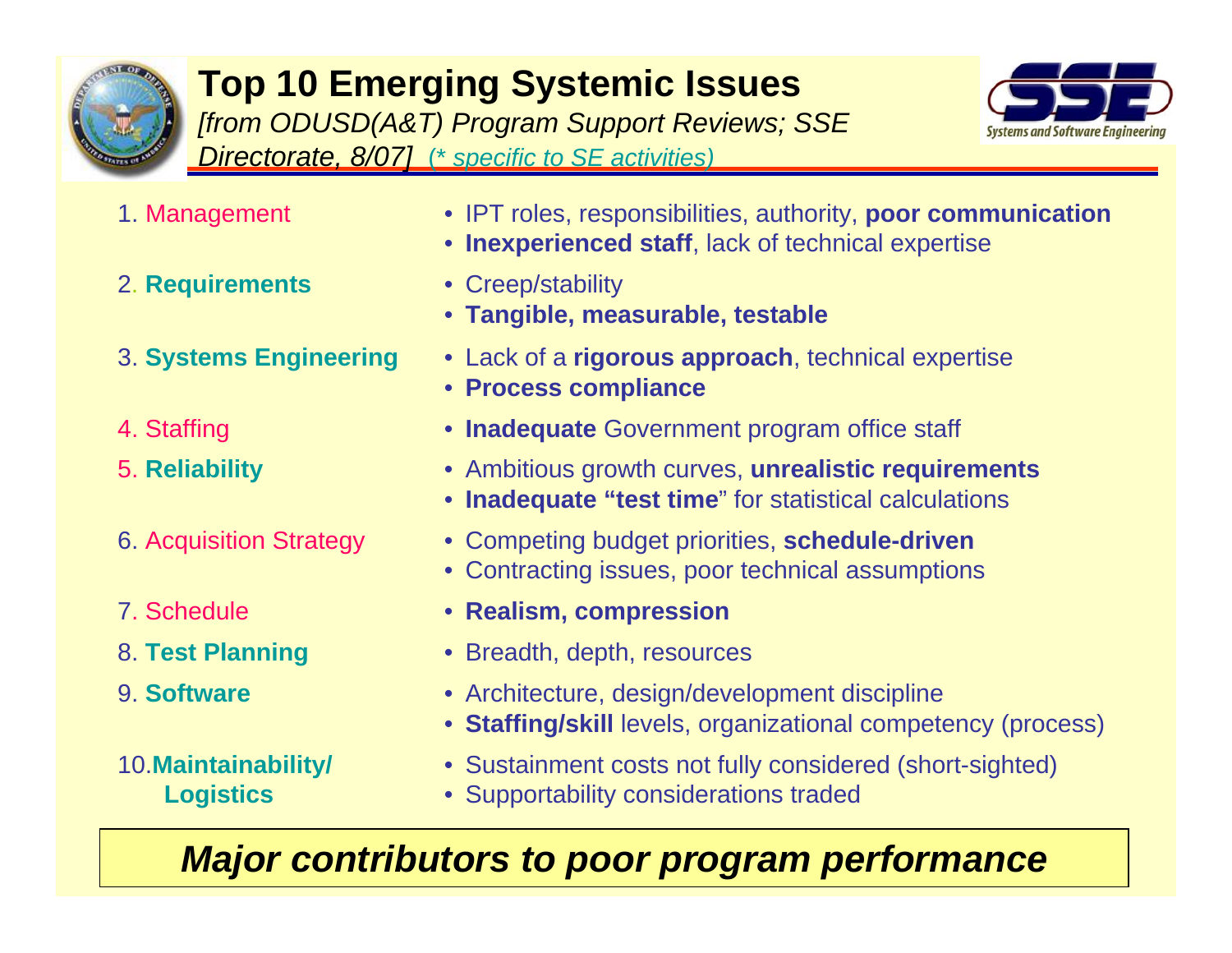

### **SE Issues Example Mapping – Management**

*(\* SE processes with top issues – authors own)*



| <b>ISO/IEC 15288</b>                      | <b>SE issues</b>                                                         | <b>SW issues</b>                                                | <b>PSR findings</b>                                                                                                        | <b>SEP observations</b>                                                                               |
|-------------------------------------------|--------------------------------------------------------------------------|-----------------------------------------------------------------|----------------------------------------------------------------------------------------------------------------------------|-------------------------------------------------------------------------------------------------------|
| Project<br>Planning*                      | Inconsistent<br><b>SE</b><br>practices;<br>insufficient<br>early SE      | Ineffective life<br>cycle<br>planning,<br>estimation            | IPT roles/ responsibilities;<br>non rigorous SE<br>approach; compressed<br>schedule driven; coupling<br><b>IMP/IMS/WBS</b> | Incomplete; inconsistent; unclear<br>responsibilities                                                 |
| <b>Project Asses -</b><br>ment & Control* | Inadequate<br>tools                                                      | <b>Ineffective</b><br>management                                | <b>Poor communication</b>                                                                                                  | see others                                                                                            |
| Measurement                               |                                                                          | Requirements                                                    |                                                                                                                            | Usually little specifics (e.g., TPM<br>allocations to IPTs)                                           |
| <b>Decision</b><br>Management             |                                                                          | <b>Key decisions</b><br>made w/o SW<br>participation            |                                                                                                                            | Little details on who & how (other than<br><b>IPTs communicate)</b>                                   |
| <b>Risk</b><br>Management*                |                                                                          | Inadequate re<br><b>COTS/NDI</b>                                | $SE - SW$ integration                                                                                                      | Lack of details, responsibility, risk<br>mitigation                                                   |
| Configuration<br>Management               |                                                                          |                                                                 |                                                                                                                            | All key baselines not clearly defined;<br>nor when transition to Government                           |
| Info. Mgt.                                |                                                                          |                                                                 |                                                                                                                            |                                                                                                       |
| <b>Acquisition &amp;</b><br><b>Supply</b> |                                                                          | <b>Ineffective</b><br>management                                |                                                                                                                            | Lack of SE specific incentives/award<br>fees (sometimes too much<br>responsibility deferred to Prime) |
| Project-<br>Enabling<br>processes*        | Insufficient<br>SE skills;<br>inadequate<br>collaborative<br>environment | Insufficient<br>SW engr.<br>expertise;<br>process<br>compliance | Inexperienced, inadequate<br>staff                                                                                         |                                                                                                       |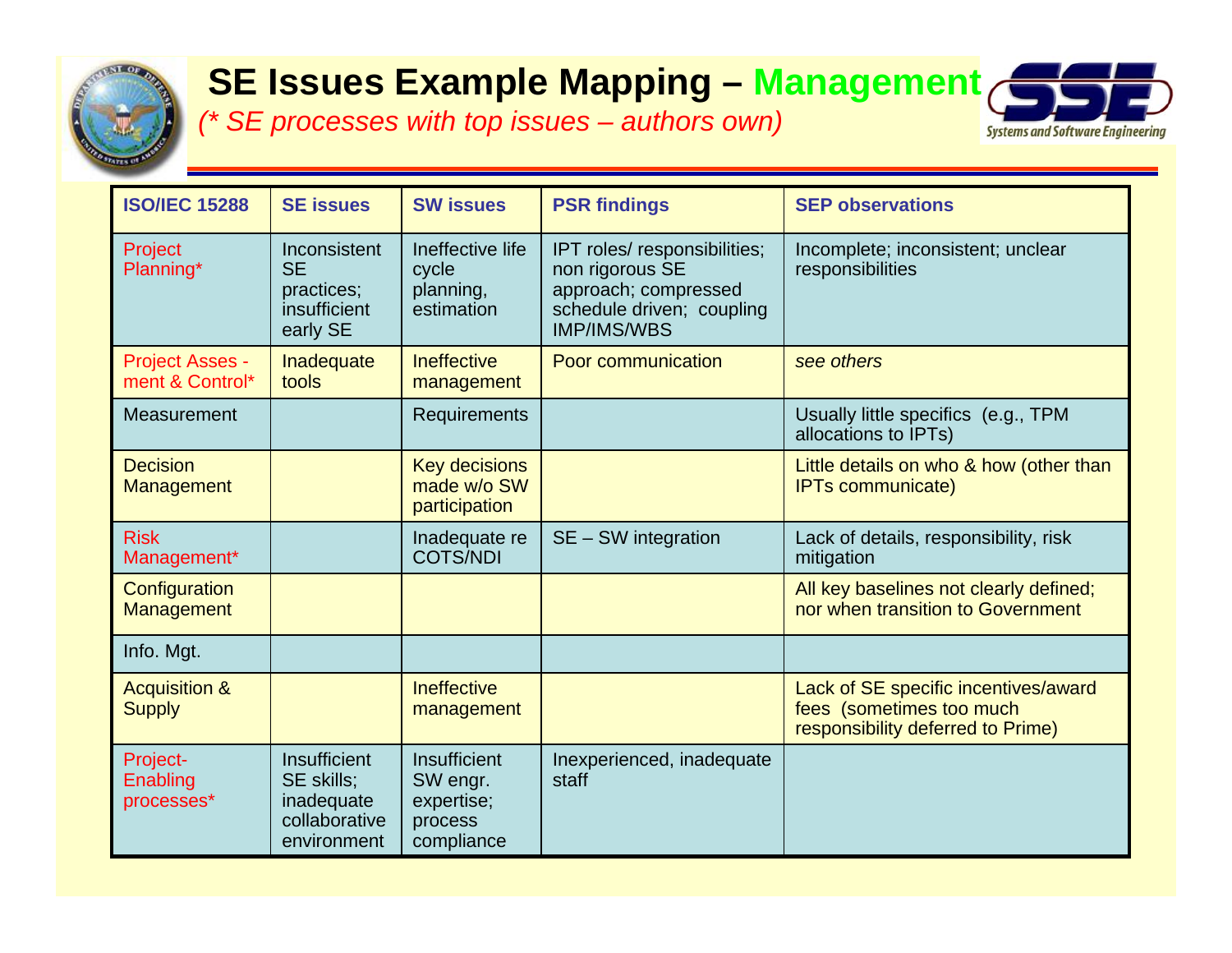

### **SE Issues Example Mapping – Technical**



*(\* SE processes with top issues –author's own)*

| <b>ISO 15288</b>                                               | <b>SE issues</b>                  | <b>SW</b> issues                                                      | <b>PSR findings</b>                                                 | <b>SEP observations</b>                                                 |
|----------------------------------------------------------------|-----------------------------------|-----------------------------------------------------------------------|---------------------------------------------------------------------|-------------------------------------------------------------------------|
| <b>Stakeholder</b><br><b>Requirements</b><br><b>Definition</b> | Not well managed<br>or translated |                                                                       | Poor definitions                                                    |                                                                         |
| <b>Requirements</b><br>Analysis*                               | Not well managed<br>or translated | Not consistently<br>quantified &<br>managed                           | Unrealistic reliability goals;<br>test time                         |                                                                         |
| <b>Architectural</b><br><b>Design</b>                          |                                   |                                                                       | Poor technical<br>assumptions; architecture<br>design & development |                                                                         |
| <b>Implementation</b>                                          |                                   |                                                                       |                                                                     |                                                                         |
| Integration                                                    |                                   |                                                                       |                                                                     | Lacks specifics on who &<br>what re integrating<br>elements, interfaces |
| <b>Verification</b>                                            |                                   | <b>Costly &amp; ineffective</b><br>techniques for<br>scale/complexity | Test planning breadth /<br>depth / resources<br>inadequate          | (details would be from in<br><b>TEMP</b> reviews)                       |
| <b>Validation</b>                                              |                                   | failure to assure<br>proper execution                                 |                                                                     | <b>Technical Reviews lack</b><br>criteria, clear roles,<br>participants |
| <b>Transition</b>                                              |                                   |                                                                       |                                                                     | <b>Lacks details for</b><br><b>Production &amp; Deployment</b>          |
| <b>Operations;</b><br><b>Maintenance;</b><br><b>Disposal</b>   |                                   |                                                                       | Sustainment /<br>supportability lightly<br>considered               | Lacks details on O&S                                                    |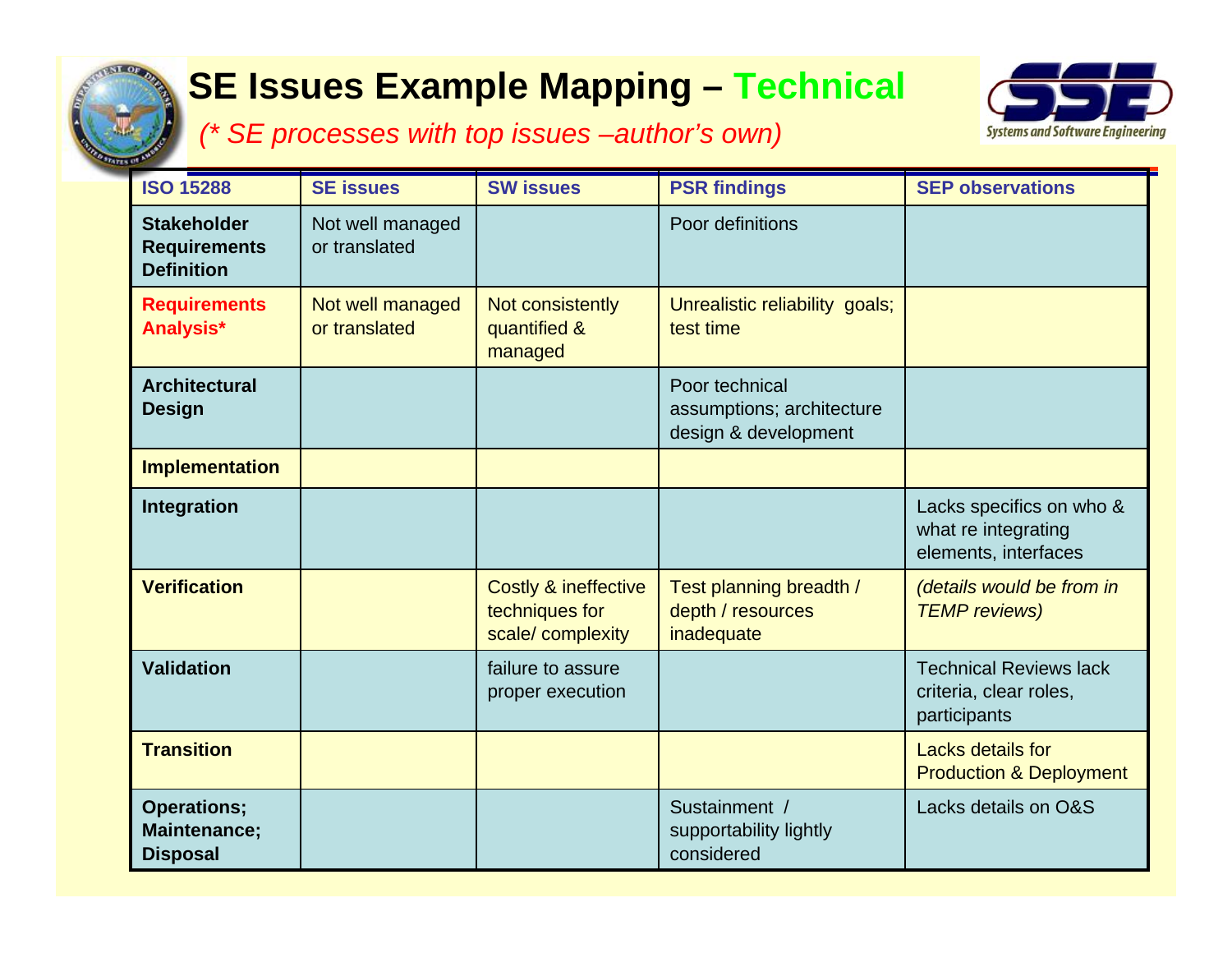

 $\overline{\blacktriangleright}$ 

## **Total SE Capability vs. Project Performance**





**Source: "A Survey of** *Systems Engineering Effectiveness"by: NDIA SEE Committee* **@INCOSE @INCOSE – Orlando Orlando Chap, .Geoff Draper, February 28, 2008**

### **Projects with better Systems Engineering Capabilities deliver better Project Performance (cost, schedule, functionality)**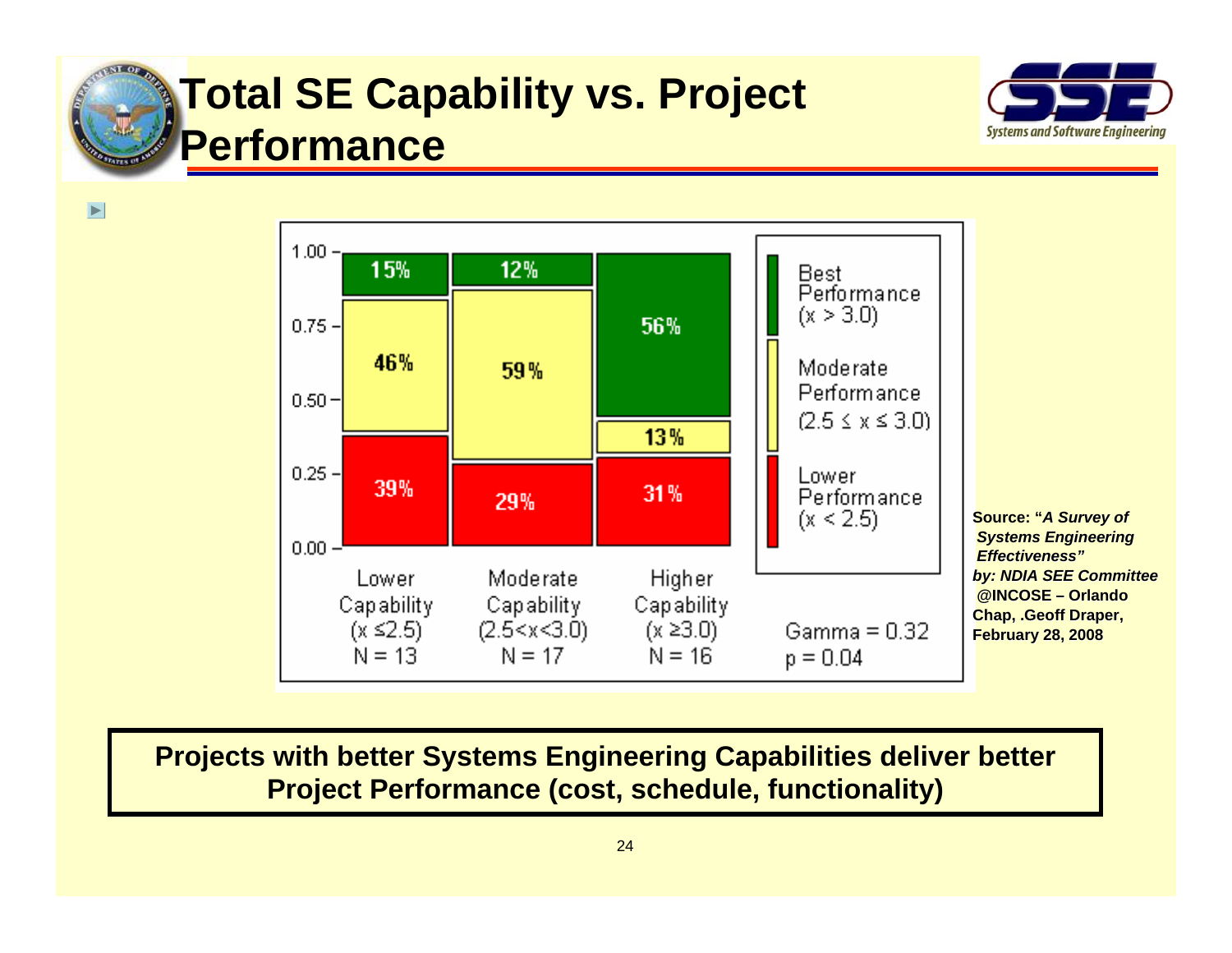

### **Wrap Up**



DoD and NDIA are already addressing some key issues, e.g.,

- ¾ SE technical planning guidance to program SE WIPTs
- ¾ Defense Acquisition Program Support (DAPS) Methodology update (for PSRs)
- ¾ SoS guide
- ¾ Engineering for System Assurance guide
- ¾ DT&E guide
- ¾ Updated DAG based on new DOD Acquisition Management Policy (DoDI 5000.2) and ISO 15288,
- ¾ Some SW Engineering focus areas (WBS, estimation,…)
- ¾ University affiliated SE research program
- **► DAU SE courses and Certification**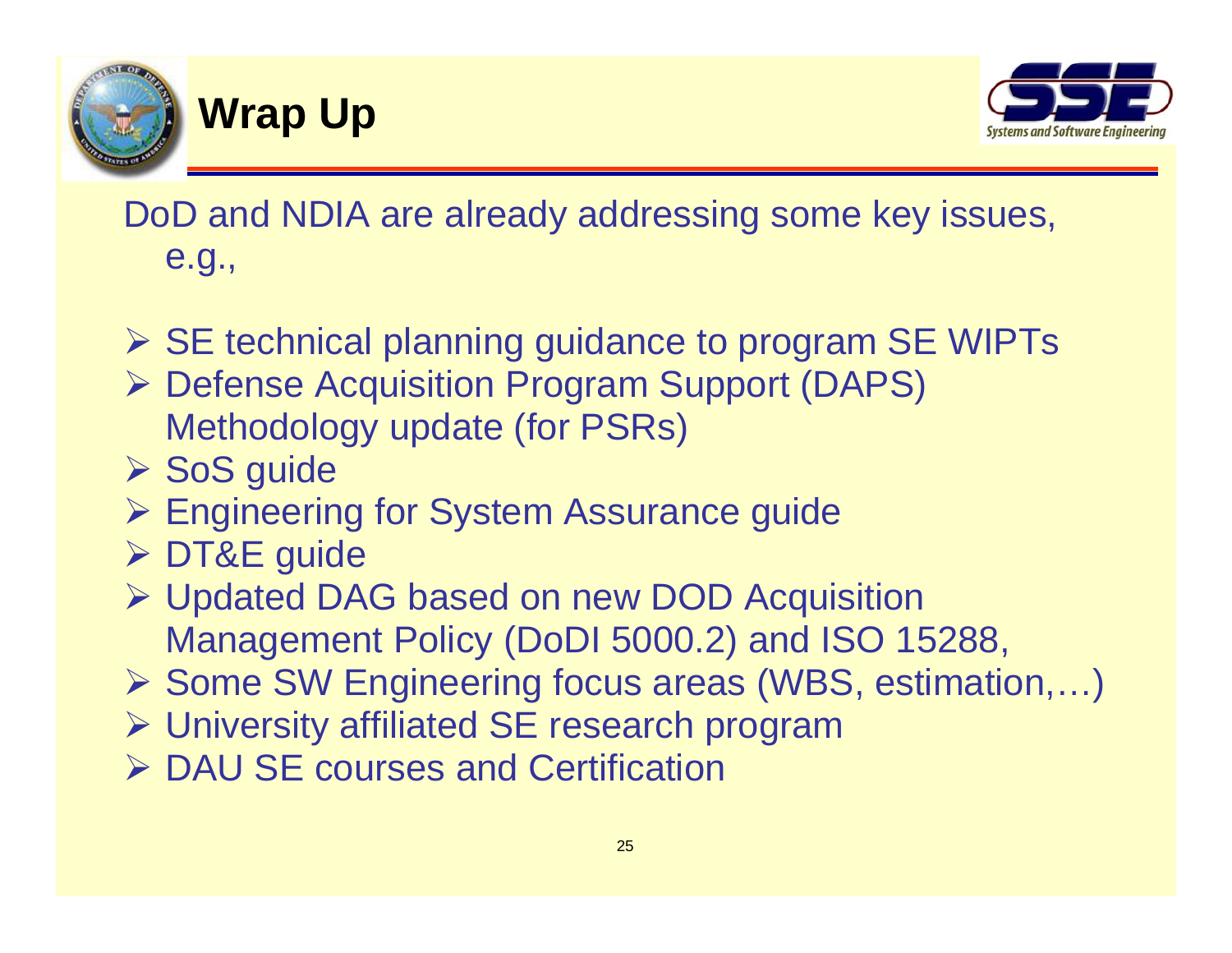



- ¾ SE "V" for MS B: SD&D phase
- ¾ ISO/IEC -12207 Software life cycle process
- ¾ IEEE 1220: SE Process
- ¾ EIA 632: Processes for Engineering a System
- ¾ INCOSE SE Handbook Planning Process example
- ¾ DoD's Acquisition Life Cycle: Old vs *New*
- **▶ Early SE Initiation**
- ¾ Acronyms
- ¾ References
- $\triangleright$  Links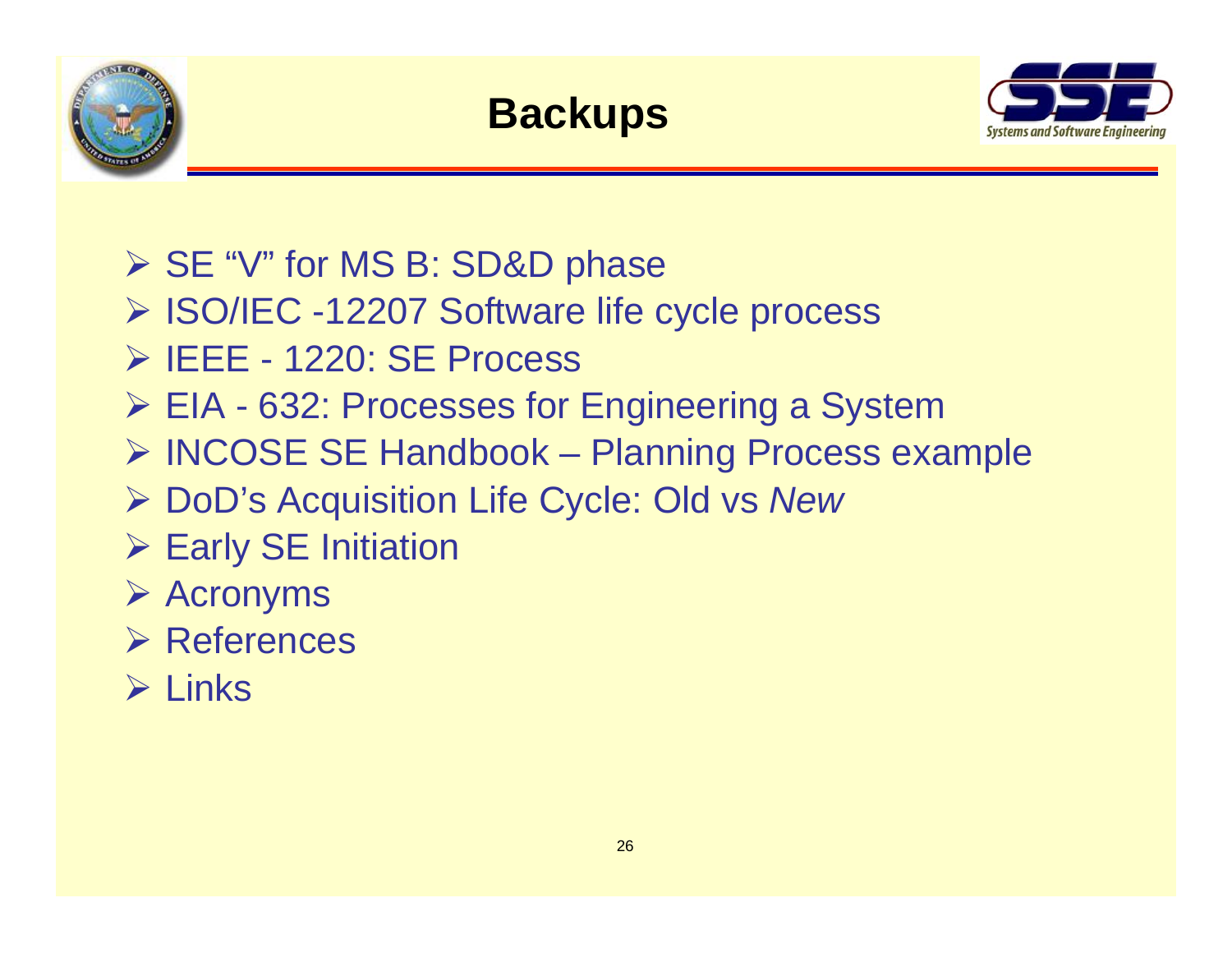

**Technical Processes**

### **ISO/IEC 12207:2008 : Software life cycle**





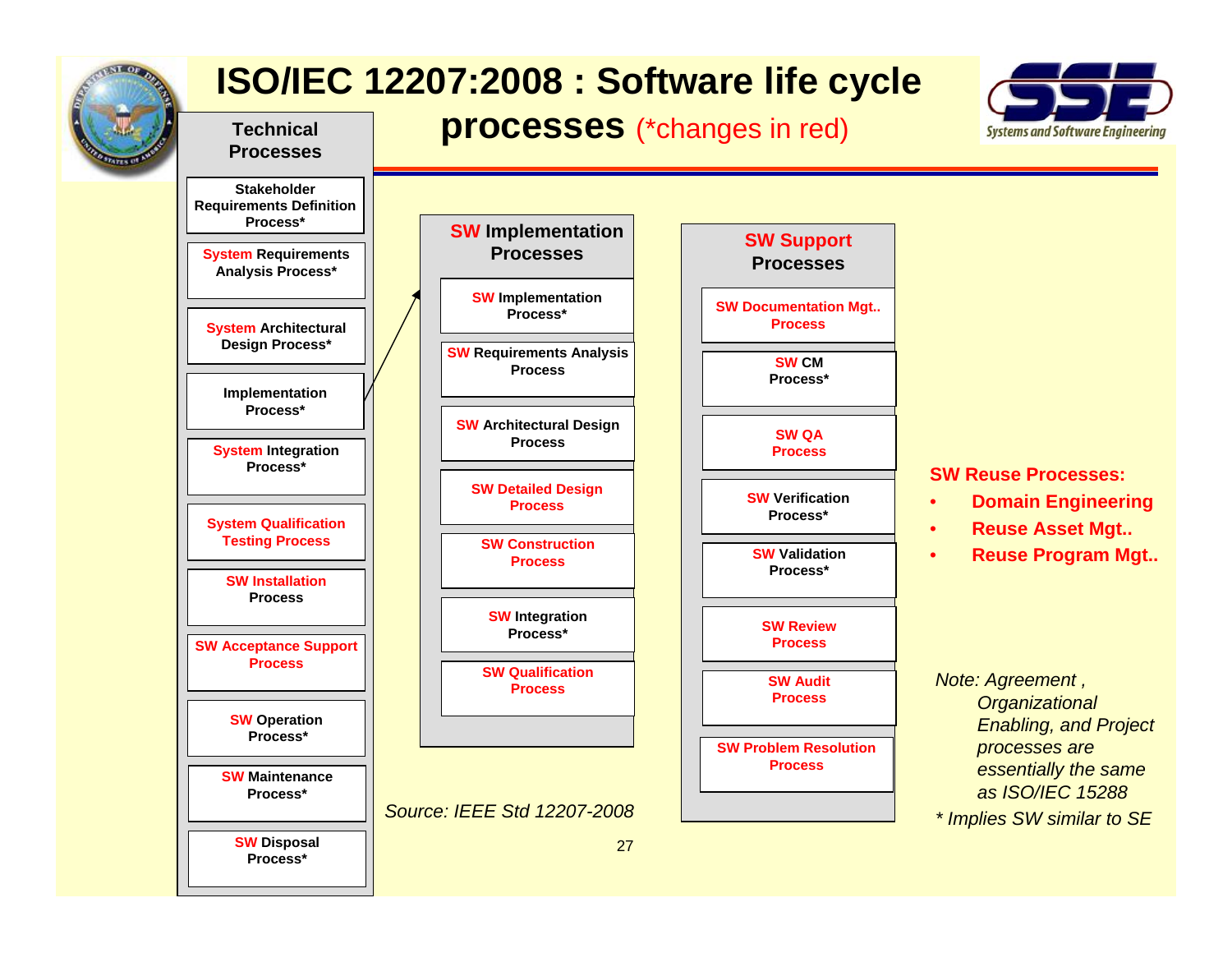

### **IEEE 1220: SE Process – 2005**







*Source: IEEE 1220 – 2005*

28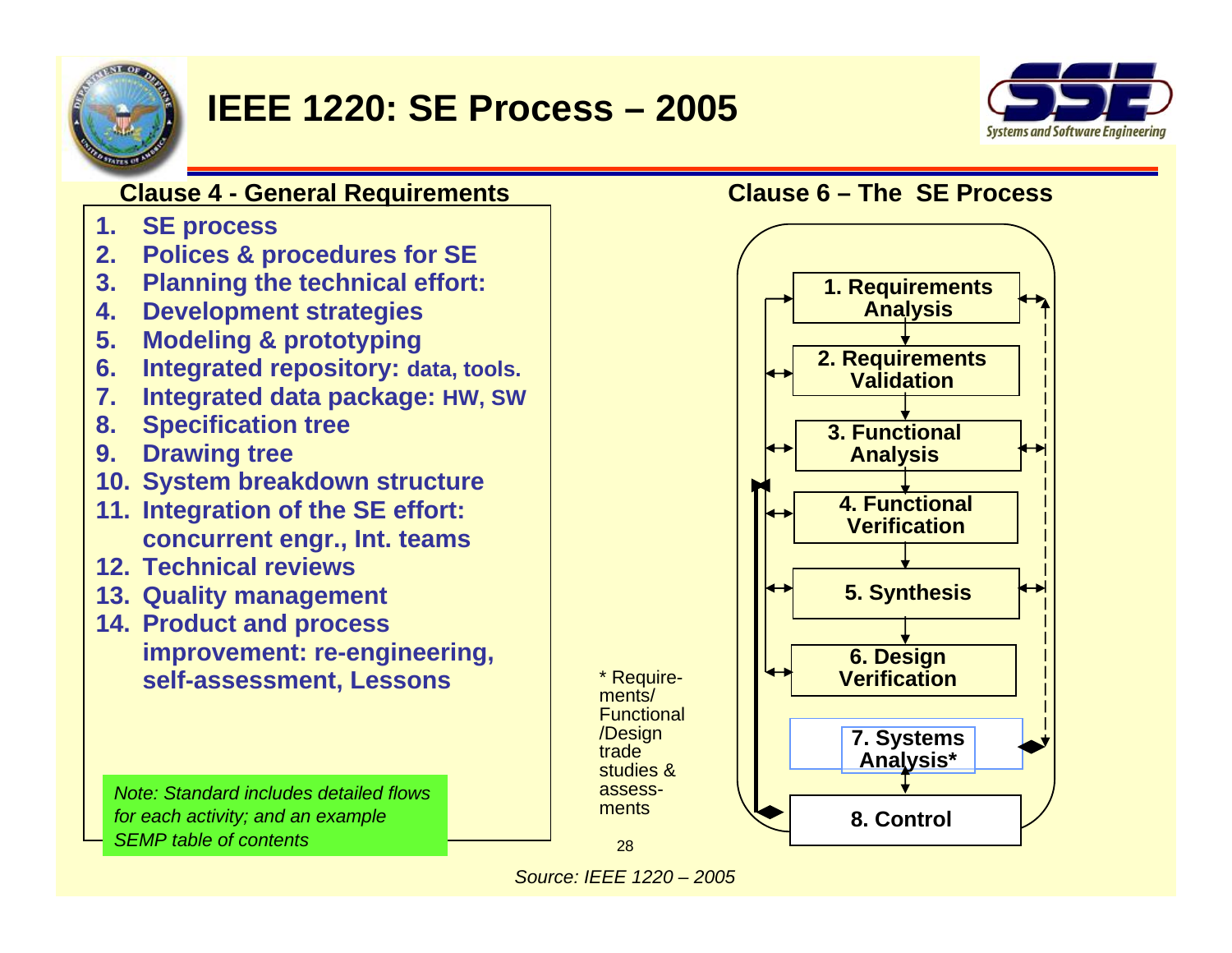

## **EIA - 632: Processes for Engineering a**

### **System** *(1999; reaffirmed 2003)*



*(Source: INCOSE SE Handbook v2)*

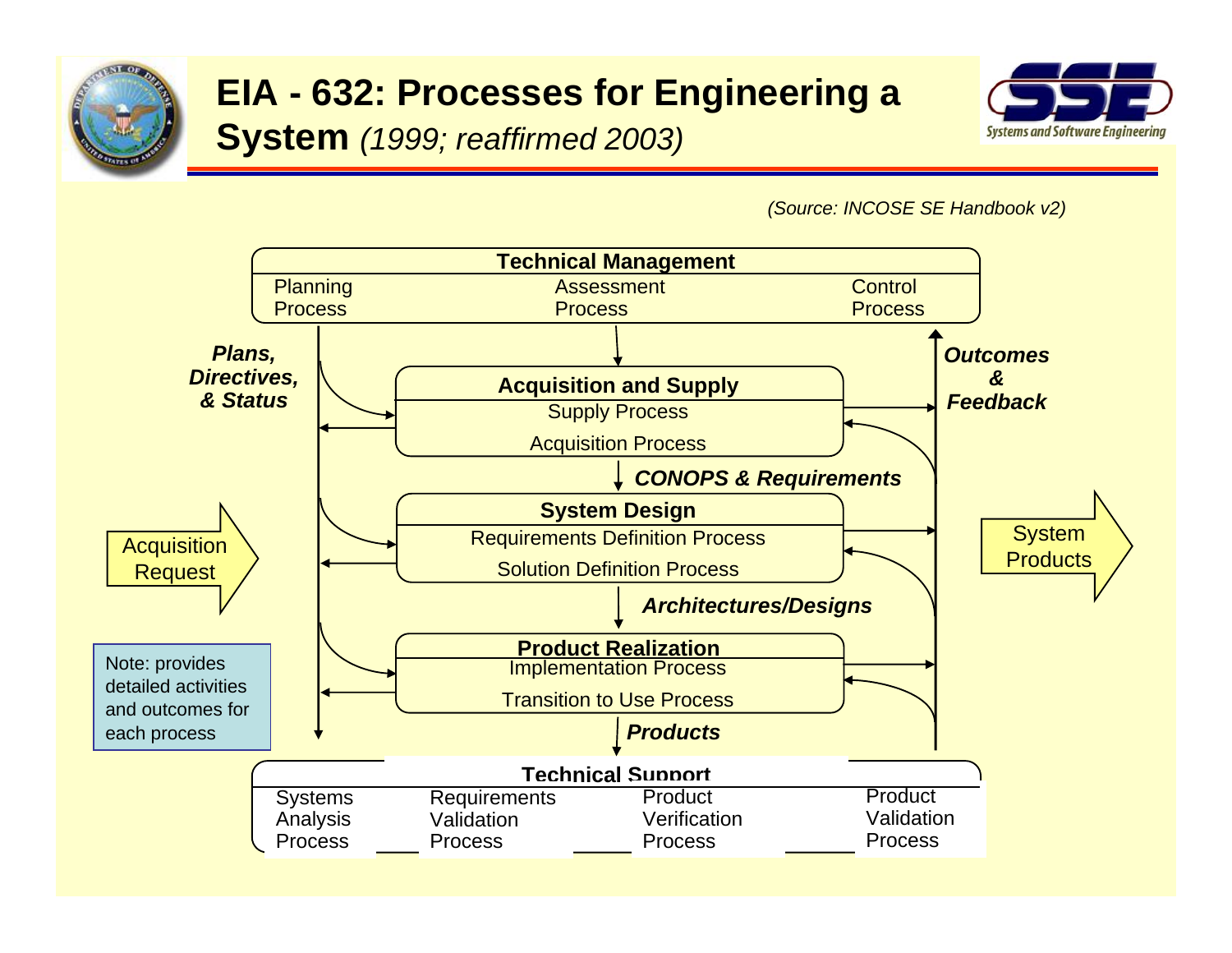

### **INCOSE SE Handbook - Planning Process Example**





Figure 5-2 Context Diagram for the Project Planning Process

 *Note: Handbook is based generally on ISO 15288: 2002; will be updated to be in sync with 2008 version*

*Source: INCOSE SE Handbook v3.1*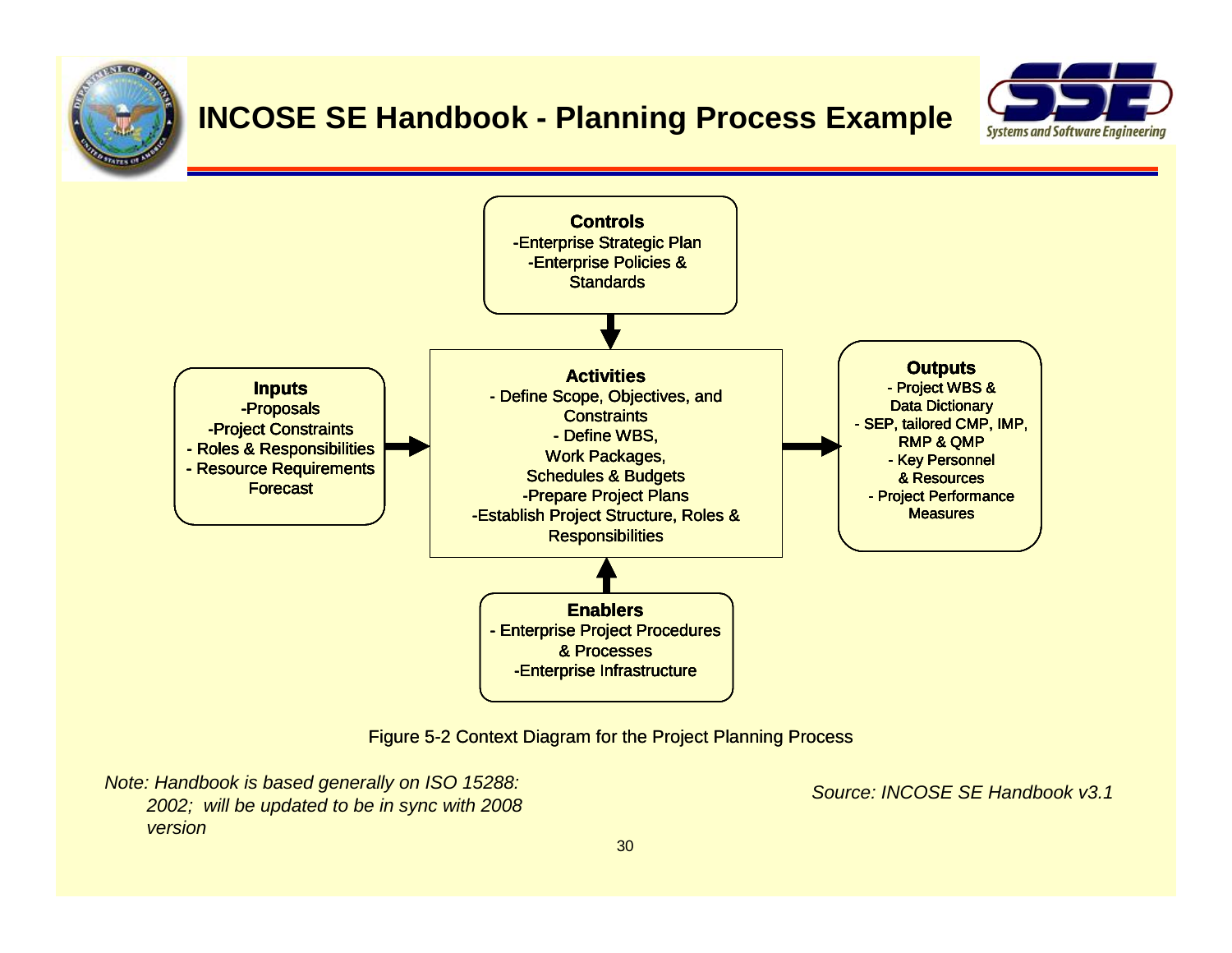

### **DOD's Acquisition Life Cycle: Old vs** *New*





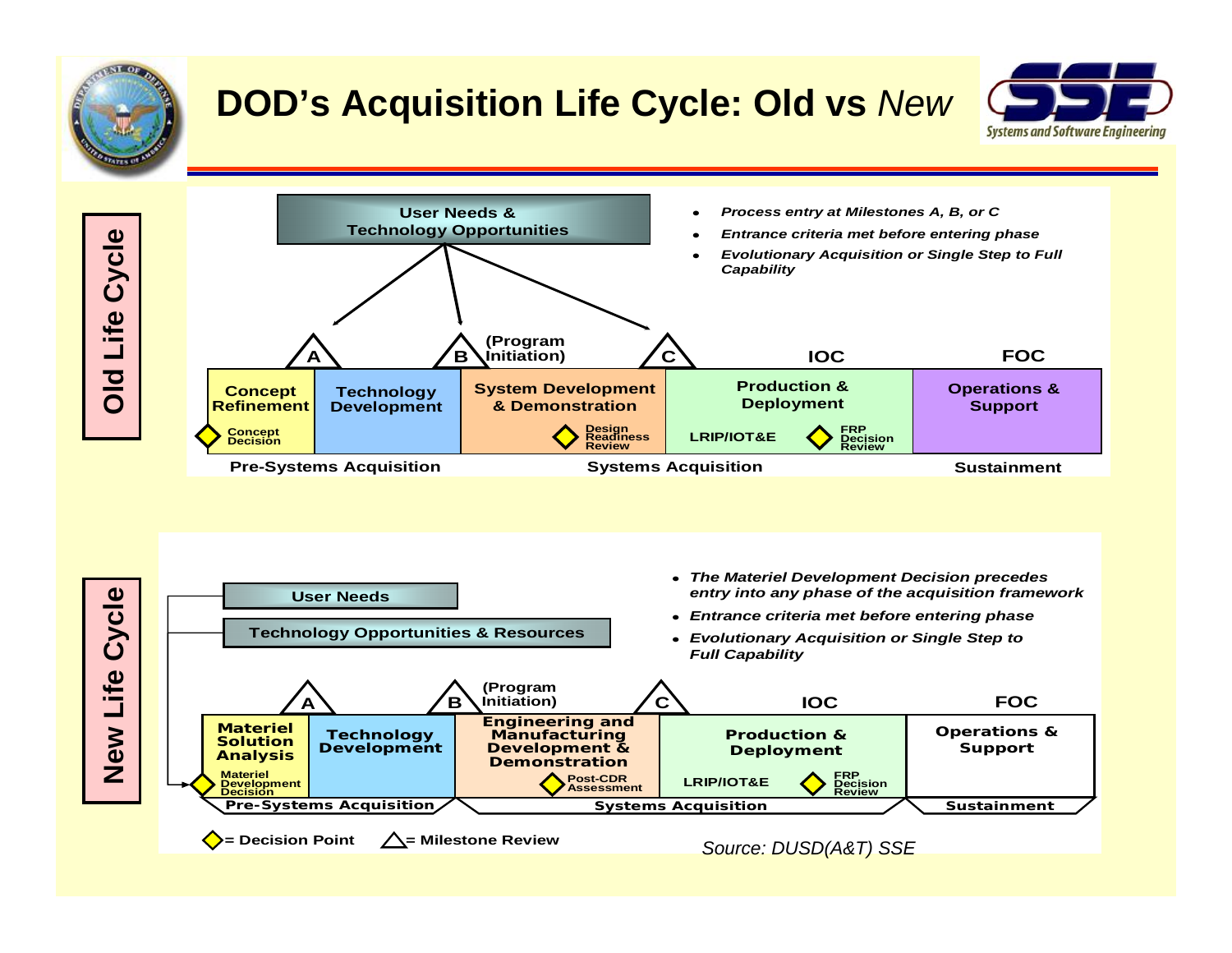

### **SE Provides a Technical Foundation**

**for Acquisition** *(based on new DoD Acquisition Policy)*





Systems Engineering is most effective when it is initiated early to start a program right!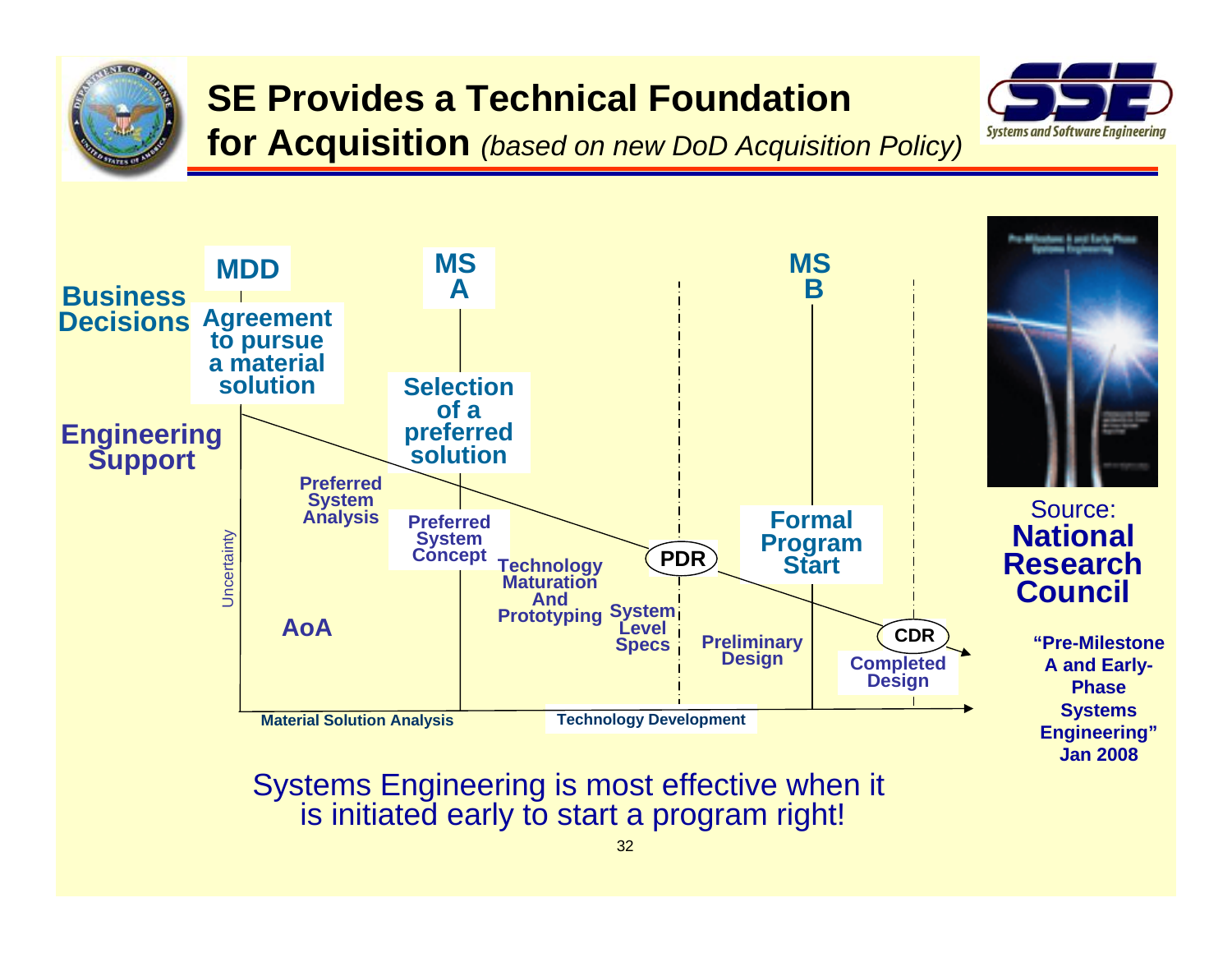

### **Acronyms/Definitions**



- ¾A&T – Acquisition and Technology [@ODUSD]
- ¾ANSI – American National Standards Institute
- ¾CMP – Configuration Management Plan
- ¾DAG – Defense Acquisition Guidebook
- ¾DAU – Defense Acquisition University
- ¾DoD – U.S. Department of Defense
- ¾DoDI – DoD Instruction
- ¾EIA – Electronic Industries Alliance
- ¾FRP – Full Rate Production
- ¾GEIA – Government Electronics and Information Technology Association
- ¾IEC – International Electrotechnical Commission
- ¾IEEE – Institute for Electrical and Electronics Engineers
- ¾INCOSE – International Council on Systems Engineering
- ¾IOT&E – Integrated Operational Test & Evaluation
- ¾IMP/IMS – Integrated Master Plan/Integrated Master Schedule
- $\blacktriangleright$ ISO – International Standards Organization
- ¾IOC – Initial Operating Capability
- $\blacktriangleright$ IT – Information Technology
- ¾LRIP – Low Rate Initial Production
- ¾NDIA – National Defense Industries Association [SE division]
- ¾PMI – Project Management Institute
- ¾PSR – Program Support Review
- ¾QA – Quality Assurance
- ¾QMP – Quality Management Plan
- ¾RMP – Risk Management Plan
- ¾SE – Systems Engineering
- ¾SEE – SE Effectiveness
- ¾SEI – Software Engineering Institute [@Carnegie Mellon U.]
- ¾SEMP – SE Management Plan
- $\blacktriangleright$ SEP – Systems Engineering Plan
- ¾SoS – System of Systems
- ¾SSCI – Systems and Software Consortium
- ¾SSA – Software Engineering and Systems Assurance
- ¾SSE – Systems & Software Engineering Directorate [@ODUSD (A&T]
- ¾SW - Software
- ¾SWE – Software [SW] Engineering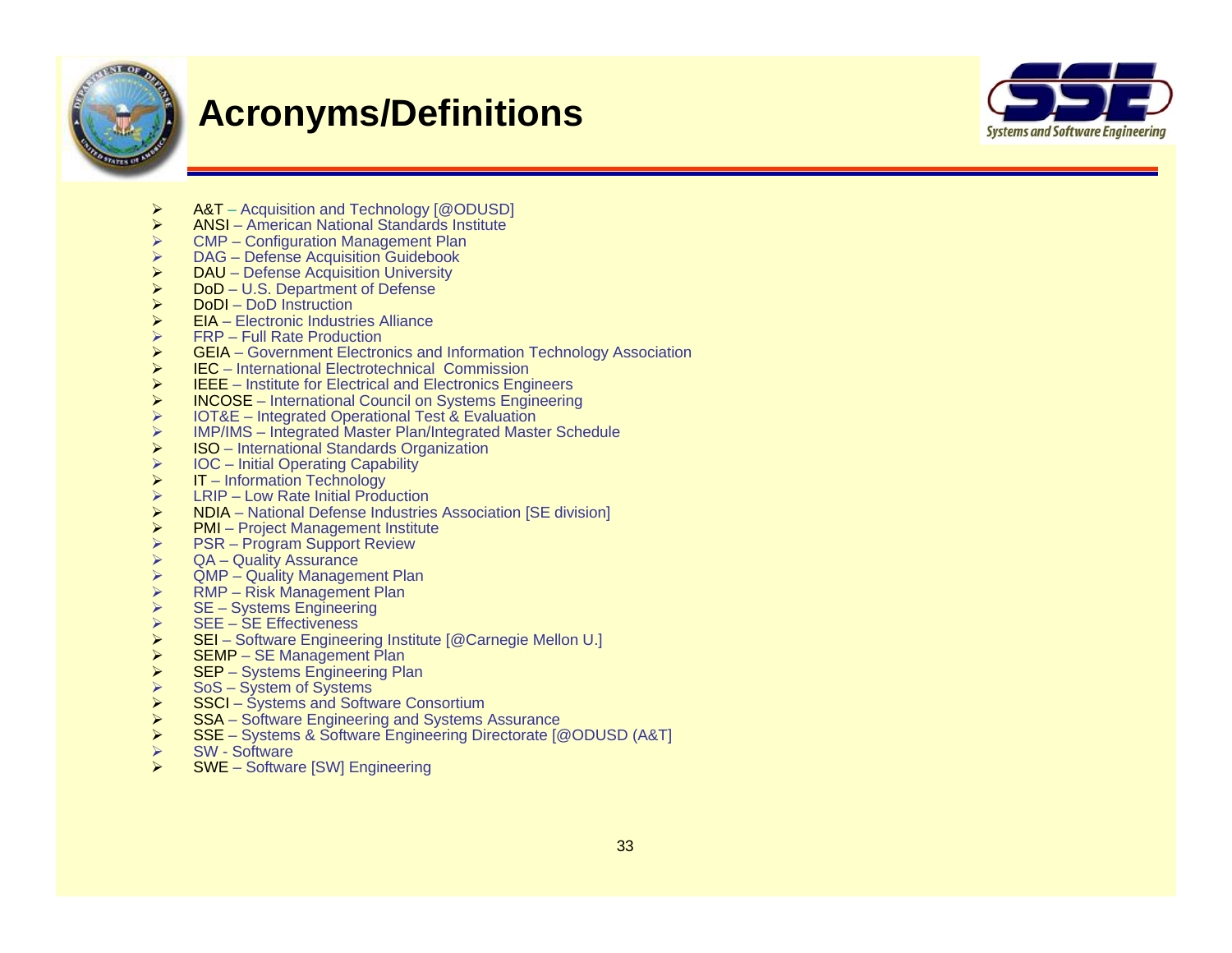



- ¾ **CMMI® – ACQ**: SEI/CMU, *11/07*
- $\blacktriangleright$  **Defense Acquisition Guidebook**, Chapter 4 - Systems Engineering; Defense Acquisition University, 2004 *(soon to be updated)*
- ¾ **EIA/IS - 632**: **1998** Processes for Engineering a System
- ¾ **IEEE 1220**: **2005** Application and Management of the Systems Engineering Process
- ¾ **IEEE/EIA 12207: 2007** (adopted ISO/IEC 12207:2007)
- $\blacktriangleright$ **INCOSE** Systems Engineering Handbook, v3.1; 8/2007
- ¾ **ISO/IEC 15288**: **2007** System Engineering System Life Cycle Processes
- ¾ NDIA **SE Effectiveness** (SEE) Study; 2008
- 34¾ **Understanding and Leveraging a Supplier's CMMI Efforts**; ODUSD(A&T)SSE, 2007